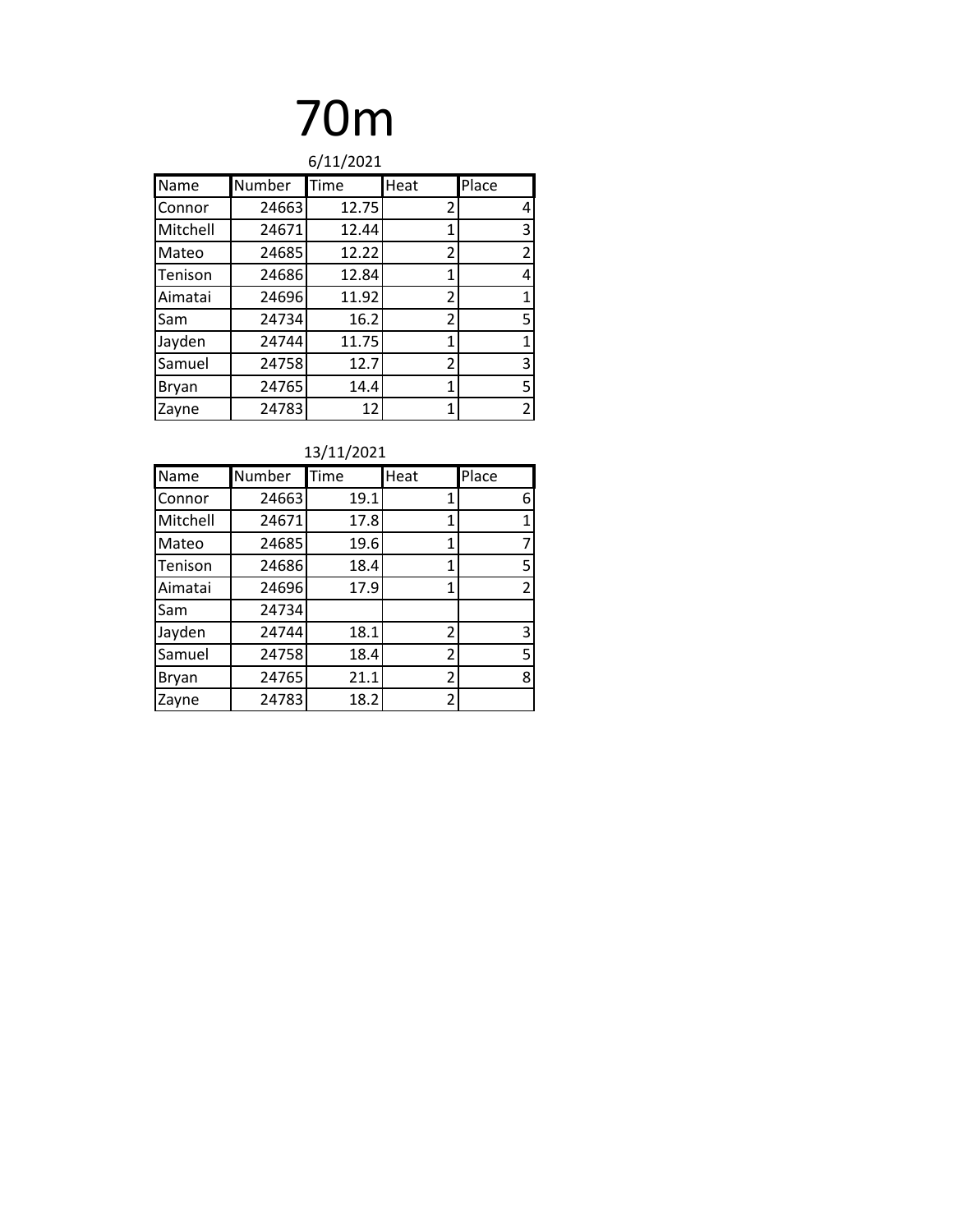|             | 30/10/2021 |       |      |                |  |  |
|-------------|------------|-------|------|----------------|--|--|
| <b>Name</b> | Number     | Time  | Heat | Place          |  |  |
| Connor      | 24663      | 18.7  |      | 1              |  |  |
| Mitchell    | 24671      | 16.59 |      | 1              |  |  |
| Mateo       | 24685      | 17.68 |      | 5              |  |  |
| Tenison     | 24686      | 16.83 |      | $\overline{2}$ |  |  |
| Aimatai     | 24696      | 17.35 |      | 4              |  |  |
| Sam         | 24734      | 18.9  |      | 8              |  |  |
| Jayden      | 24744      | 17.21 |      | 3              |  |  |
| Samuel      | 24758      |       |      |                |  |  |
| Bryan       | 24765      | 19.01 |      | 9              |  |  |
| Zayne       | 24783      | 18.32 |      |                |  |  |

#### 6/11/2021

| Name     | Number | Time  | Heat           | Place |
|----------|--------|-------|----------------|-------|
| Connor   | 24663  | 18.6  | 1              | 8     |
| Mitchell | 24671  | 17.5  | 1              | 5     |
| Mateo    | 24685  | 18.2  | 2              | 7     |
| Tenison  | 24686  | 17.1  | 1              | 2     |
| Aimatai  | 24696  | 17.38 | 1              | 3     |
| Sam      | 24734  | 23.4  | $\mathbf{1}$   | 10    |
| Jayden   | 24744  | 16.9  | 1              | 1     |
| Samuel   | 24758  | 17.44 | 1              | 4     |
| Bryan    | 24765  | 20.02 | $\overline{2}$ | 9     |
| Zayne    | 24783  | 17.7  | 2              | 6     |

| Name     | Number | Time | Heat | Place        |
|----------|--------|------|------|--------------|
| Connor   | 24663  | 18.9 |      | 7            |
| Mitchell | 24671  | 17.3 |      | 2            |
| Mateo    | 24685  | 17.8 |      | 4            |
| Tenison  | 24686  | 16.5 |      | $\mathbf{1}$ |
| Aimatai  | 24696  | 17.5 |      | 3            |
| Sam      | 24734  |      |      |              |
| Jayden   | 24744  |      |      |              |
| Samuel   | 24758  | 17.9 |      | 5            |
| Bryan    | 24765  | 19.2 |      | 8            |
| Zayne    | 24783  | 18.4 |      | 6            |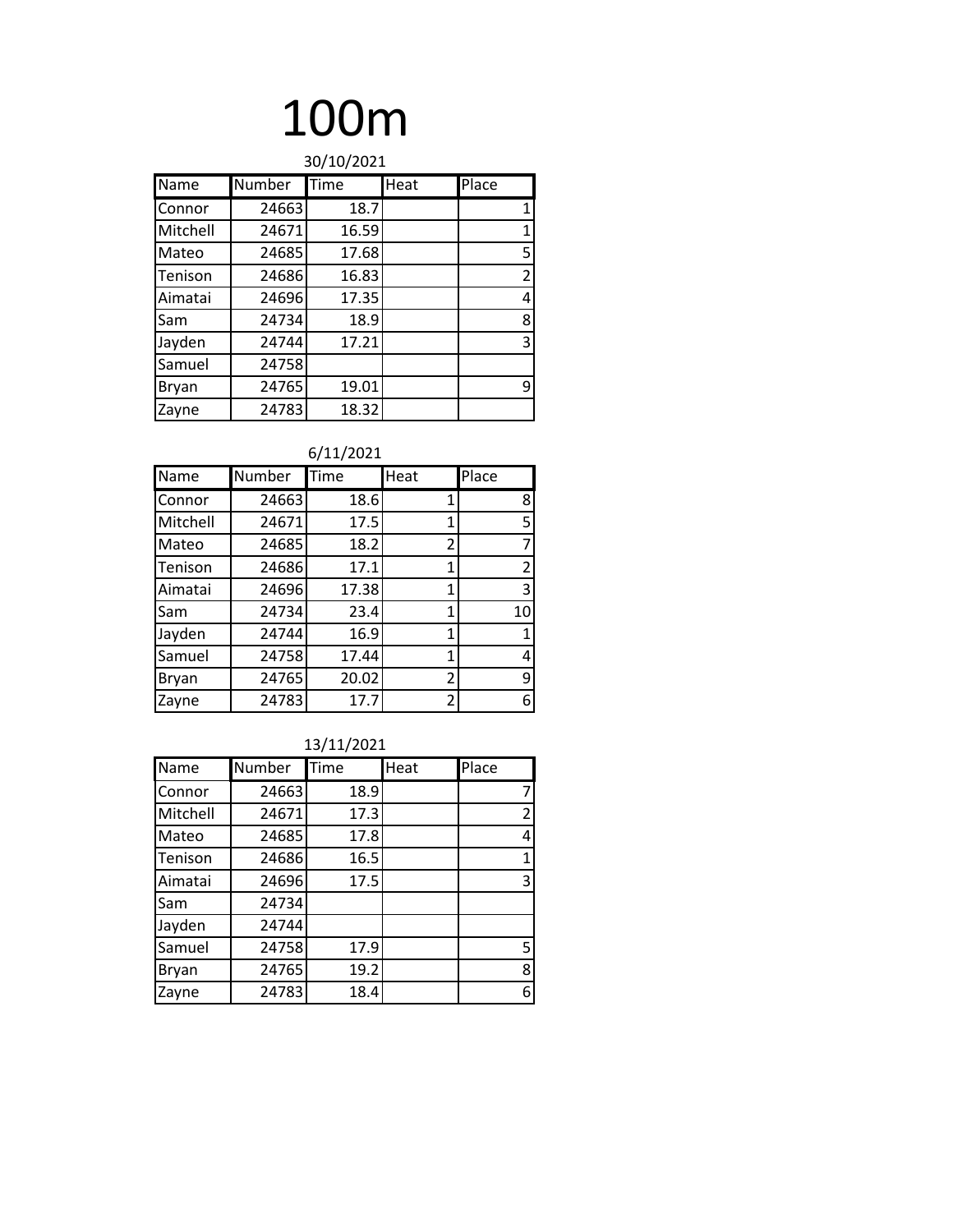20/11/2021

| Name     | Number | Time  | Heat | Place          |
|----------|--------|-------|------|----------------|
| Connor   | 24663  |       |      |                |
| Mitchell | 24671  | 17.6  | 1    | 3              |
| Mateo    | 24685  |       |      |                |
| Tenison  | 24686  | 16.97 | 1    | 1              |
| Aimatai  | 24696  | 17.17 | 1    | $\overline{2}$ |
| Sam      | 24734  | 18.16 | 1    | 5              |
| Jayden   | 24744  |       |      |                |
| Samuel   | 24758  |       |      |                |
| Bryan    | 24765  |       |      |                |
| Zayne    | 24783  | 17.93 | 1    | 4              |

11/12/2021

| Name     | Number | Time  | Heat | Place          |
|----------|--------|-------|------|----------------|
| Connor   | 24663  | 19.59 | 1    | 5              |
| Mitchell | 24671  | 18.39 | 1    | $\overline{2}$ |
| Mateo    | 24685  |       |      |                |
| Tenison  | 24686  | 17.2  | 1    | 1              |
| Aimatai  | 24696  | 18.79 | 1    | 4              |
| Sam      | 24734  | 18.59 | 1    | 3              |
| Jayden   | 24744  |       |      |                |
| Samuel   | 24758  | 23.79 | 1    | 6              |
| Bryan    | 24765  |       |      |                |
| Zayne    | 24783  |       |      |                |

| 15/01/2022 |  |
|------------|--|
|            |  |

| Name     | Number | Time  | Heat | Place          |
|----------|--------|-------|------|----------------|
| Connor   | 24663  |       |      |                |
| Mitchell | 24671  | 17.02 |      | 4              |
| Mateo    | 24685  |       |      |                |
| Tenison  | 24686  | 15.77 |      | 1              |
| Aimatai  | 24696  | 16.45 |      | $\overline{2}$ |
| Sam      | 24734  |       |      |                |
| Jayden   | 24744  |       |      |                |
| Samuel   | 24758  |       |      |                |
| Bryan    | 24765  |       |      |                |
| Zayne    | 24783  | 16.68 |      | 3              |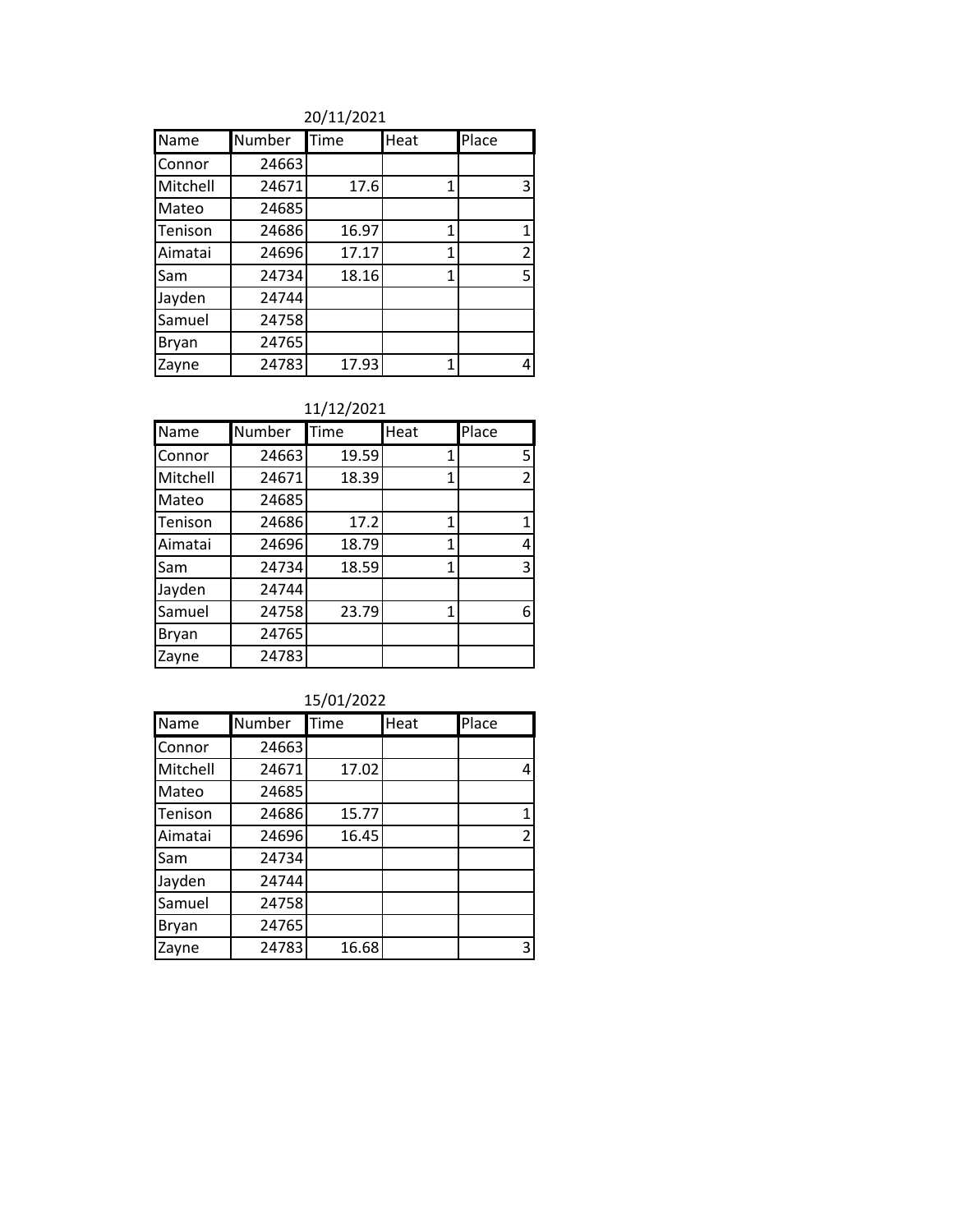22/01/2022

| Name     | Number | Time  | Heat | Place          |
|----------|--------|-------|------|----------------|
| Connor   | 24663  | 19.15 | 1    | 4              |
| Mitchell | 24671  |       |      |                |
| Mateo    | 24685  |       |      |                |
| Tenison  | 24686  | 17.34 | 1    | 1              |
| Aimatai  | 24696  |       |      |                |
| Sam      | 24734  | 17.96 | 1    | $\overline{2}$ |
| Jayden   | 24744  |       |      |                |
| Samuel   | 24758  |       |      |                |
| Bryan    | 24765  |       |      |                |
| Zayne    | 24783  | 17.96 | 1    | $\overline{2}$ |

| Name     | Number | Time  | Heat | Place          |
|----------|--------|-------|------|----------------|
| Connor   | 24663  | 19.32 |      | 5              |
| Mitchell | 24671  |       |      |                |
| Mateo    | 24685  |       |      |                |
| Tenison  | 24686  | 17.23 |      | $\overline{2}$ |
| Aimatai  | 24696  |       |      |                |
| Sam      | 24734  | 22.86 |      | 6              |
| Jayden   | 24744  | 16.54 |      | 1              |
| Samuel   | 24758  | 18.87 |      | 4              |
| Bryan    | 24765  |       |      |                |
| Zavne    | 24783  | 18.54 |      | 3              |

| 12/02/2022 |  |  |  |
|------------|--|--|--|
|            |  |  |  |

| Name         | Number | Time  | Heat | Place          |
|--------------|--------|-------|------|----------------|
| Connor       | 24663  | 19.85 | 1    | 3              |
| Mitchell     | 24671  |       |      |                |
| Mateo        | 24685  |       |      |                |
| Tenison      | 24686  | 16.47 | 1    | $\overline{2}$ |
| Aimatai      | 24696  |       |      |                |
| Sam          | 24734  | 22.94 | 1    | 4              |
| Jayden       | 24744  | 16.26 | 1    | $\mathbf{1}$   |
| Samuel       | 24758  |       |      |                |
| <b>Bryan</b> | 24765  |       |      |                |
| Zayne        | 24783  |       |      |                |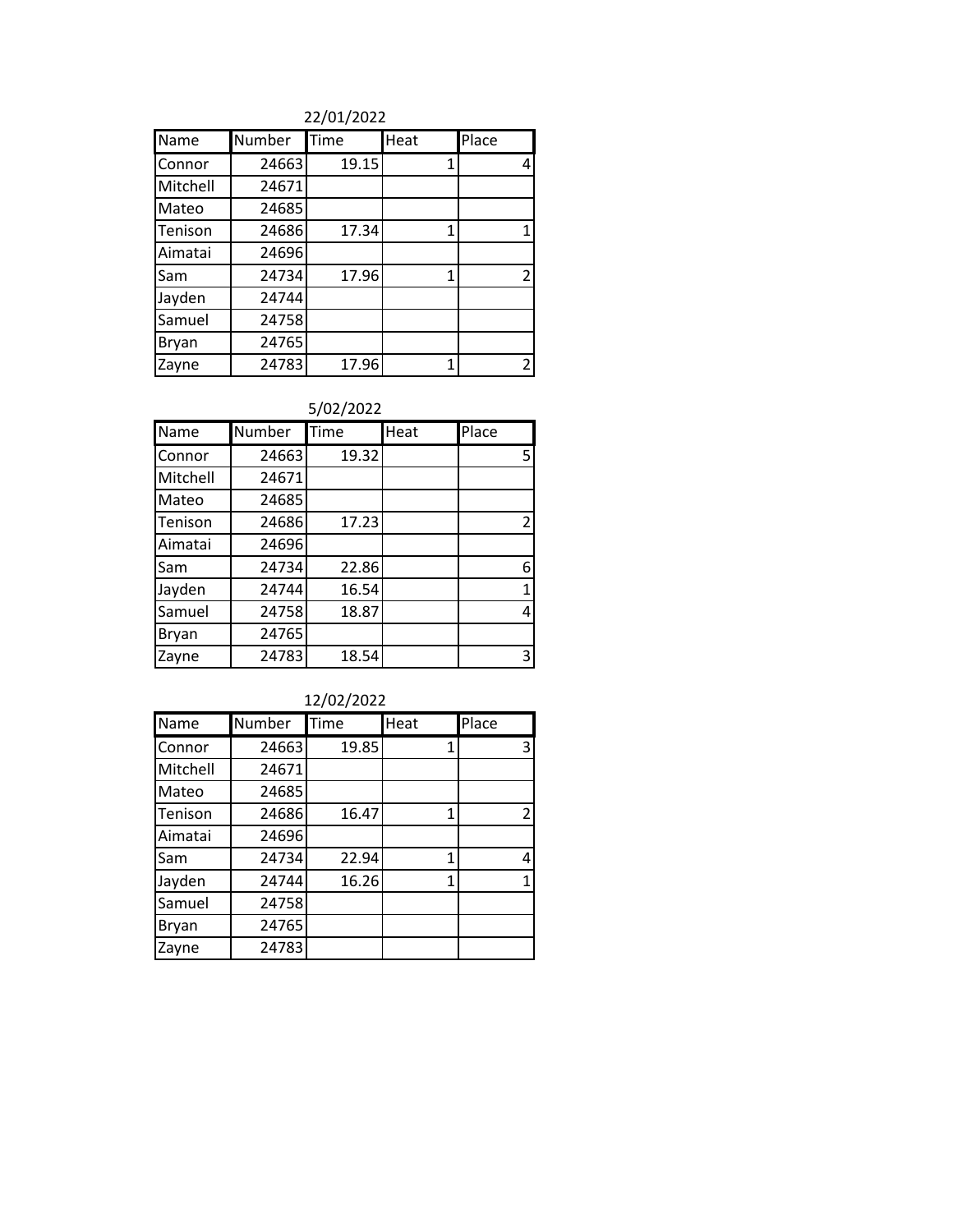| 30/10/2021     |        |       |                |                |  |
|----------------|--------|-------|----------------|----------------|--|
| Name           | Number | Time  | Heat           | Place          |  |
| Connor         | 24663  | 39    | 1              | 3              |  |
| Mitchell       | 24671  | 35.19 | $\overline{2}$ | $\overline{2}$ |  |
| Mateo          | 24685  | 38.78 | 1              | $\overline{2}$ |  |
| Tenison        | 24686  | 34.94 | 2              | 1              |  |
| <b>Aimatai</b> | 24696  | 37.02 | $\overline{2}$ | 3              |  |
| <b>Sam</b>     | 24734  | 53.81 | 1              | 5              |  |
| Jayden         | 24744  | 31.94 | 1              | 1              |  |
| Samuel         | 24758  | 40.34 | $\overline{2}$ | 4              |  |
| <b>Bryan</b>   | 24765  | 49.09 | 1              | 4              |  |
| Zayne          | 24783  | 40.63 | 2              | 4              |  |

#### 13/11/2021

| Name     | Number | Time  | Heat | Place          |
|----------|--------|-------|------|----------------|
| Connor   | 24663  | 36.94 |      | 4              |
| Mitchell | 24671  | 36.46 |      | 3              |
| Mateo    | 24685  | 37.97 |      | 5              |
| Tenison  | 24686  | 34.17 |      | $\overline{2}$ |
| Aimatai  | 24696  | 38.03 |      | 7              |
| Sam      | 24734  |       |      |                |
| Jayden   | 24744  | 33.69 |      | 1              |
| Samuel   | 24758  | 40.13 |      | 8              |
| Bryan    | 24765  | 45.71 |      | 9              |
| Zayne    | 24783  | 37.67 |      | 6              |

#### 4/12/2021

| Name     | Number | Time  | Heat | Place |
|----------|--------|-------|------|-------|
| Connor   | 24663  | 39.65 | 1    | 2     |
| Mitchell | 24671  |       |      |       |
| Mateo    | 24685  |       |      |       |
| Tenison  | 24686  |       |      |       |
| Aimatai  | 24696  |       |      |       |
| Sam      | 24734  | 50.18 | 1    | 5     |
| Jayden   | 24744  | 35.88 | 1    | 1     |
| Samuel   | 24758  | 43.89 | 1    | 4     |
| Bryan    | 24765  |       |      |       |
| Zayne    | 24783  | 39.85 | 1    | 3     |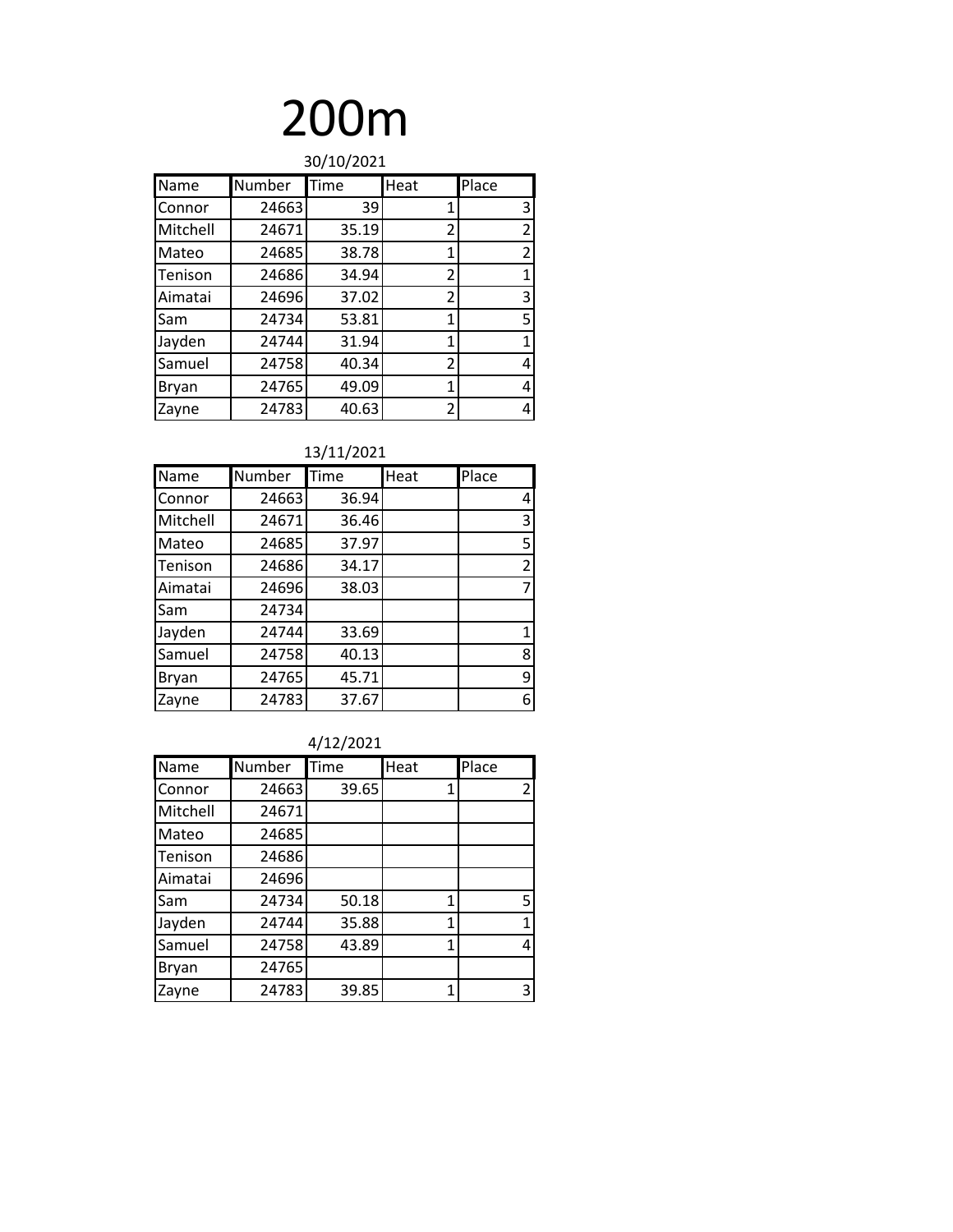11/12/2021

| Name     | Number | Time  | Heat | Place          |
|----------|--------|-------|------|----------------|
| Connor   | 24663  |       |      |                |
| Mitchell | 24671  | 38.99 | 1    | $\overline{2}$ |
| Mateo    | 24685  |       |      |                |
| Tenison  | 24686  | 37.34 | 1    |                |
| Aimatai  | 24696  |       |      |                |
| Sam      | 24734  | 47.06 | 1    | 3              |
| Jayden   | 24744  |       |      |                |
| Samuel   | 24758  | 50.39 | 1    | 4              |
| Bryan    | 24765  |       |      |                |
| Zayne    | 24783  |       |      |                |

| Name     | Number | Time  | Heat | Place |
|----------|--------|-------|------|-------|
| Connor   | 24663  |       |      |       |
| Mitchell | 24671  | 37.1  |      | 2     |
| Mateo    | 24685  |       |      |       |
| Tenison  | 24686  | 32.74 |      |       |
| Aimatai  | 24696  | 39.9  |      | 3     |
| Sam      | 24734  |       |      |       |
| Jayden   | 24744  |       |      |       |
| Samuel   | 24758  |       |      |       |
| Bryan    | 24765  |       |      |       |
| Zayne    | 24783  | 40.4  |      |       |

| 22/01/2022 |        |       |      |                |
|------------|--------|-------|------|----------------|
| Name       | Number | Time  | Heat | Place          |
| Connor     | 24663  | 38.11 | 1    | $\overline{2}$ |
| Mitchell   | 24671  |       |      |                |
| Mateo      | 24685  |       |      |                |
| Tenison    | 24686  | 35.66 | 1    | 1              |
| Aimatai    | 24696  |       |      |                |
| Sam        | 24734  |       |      |                |
| Jayden     | 24744  |       |      |                |
| Samuel     | 24758  | 47.09 | 1    | 4              |
| Bryan      | 24765  |       |      |                |
| Zayne      | 24783  | 44.27 | 1    | 3              |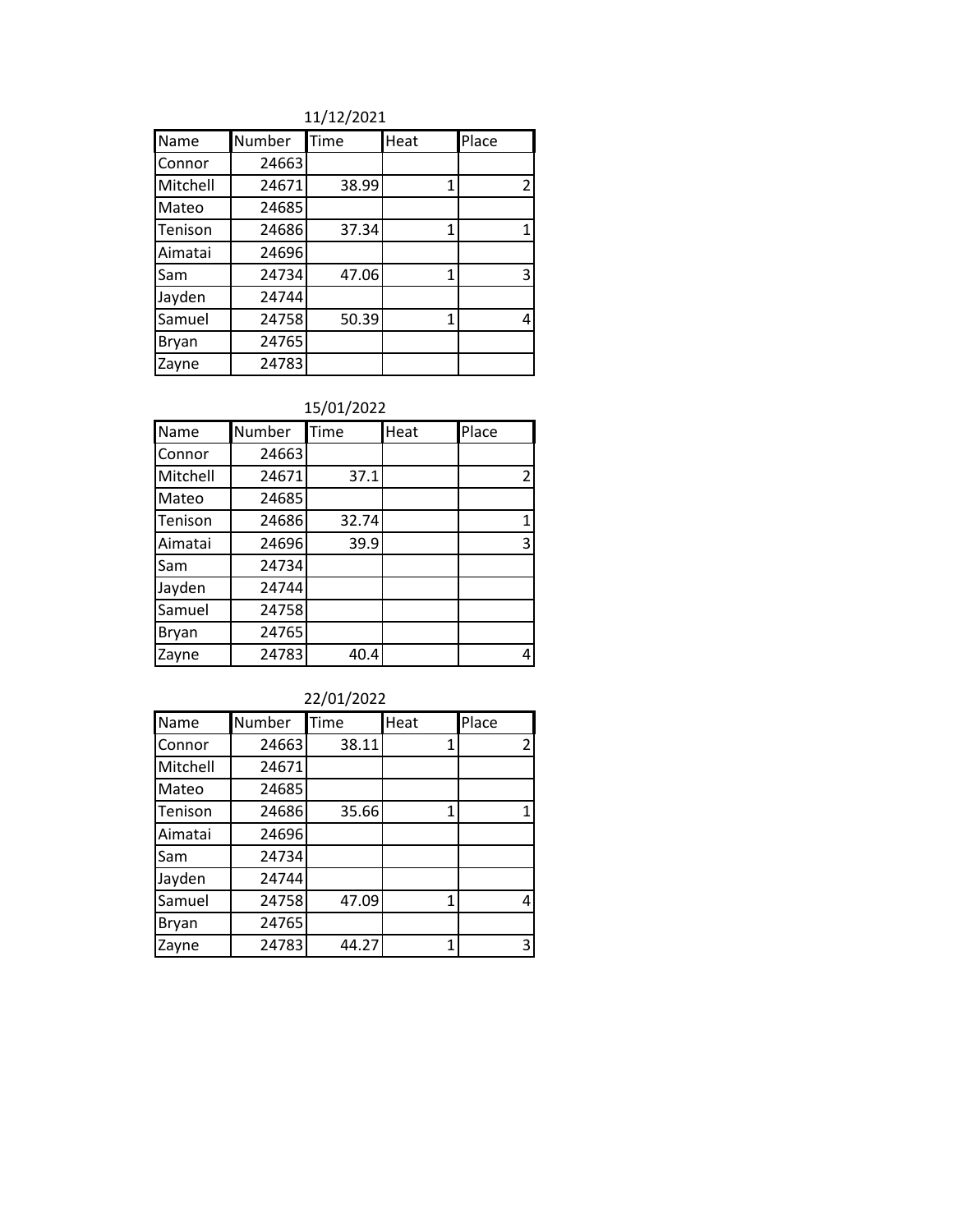| 30/10/2021 |        |               |                |                |
|------------|--------|---------------|----------------|----------------|
| Name       | Number | Time          | Heat           | Place          |
| Connor     | 24663  |               | 2              | 1              |
| Mitchell   |        | 24671 1.22.91 | 1              | 1              |
| Mateo      | 24685  |               | $\overline{2}$ | 3              |
| Tenison    |        | 24686 1.23.38 | 1              | $\overline{2}$ |
| Aimatai    |        | 24696 1.28.90 | 1              | 3              |
| Sam        | 24734  |               | 2              | 4              |
| Jayden     | 24744  |               | $\overline{2}$ | 2              |
| Samuel     | 24758  |               |                |                |
| Bryan      |        | 24765 2.19.87 | 1              | 5              |
| Zayne      |        | 24783 2.00.13 | 1              | 4              |

#### 6/11/2021

| Name         | Number | Time          | Heat           | Place          |
|--------------|--------|---------------|----------------|----------------|
| Connor       |        | 24663 1.22.90 | 2              | 1              |
| Mitchell     |        | 24671 1.20.15 | 1              | $\overline{2}$ |
| Mateo        |        | 24685 1.25.70 | 2              | 3              |
| Tenison      |        | 24686 1.19.50 | 1              | 1              |
| Aimatai      |        | 24696 1.30.30 | 1              | 3              |
| Sam          |        | 24734 1.56.60 | 2              | 4              |
| Jayden       |        | 24744 1.24.90 | 2              | $\overline{2}$ |
| Samuel       |        | 24758 1.46.84 | 1              | 5              |
| <b>Bryan</b> |        | 24765 1.58.40 | $\overline{2}$ | 5              |
| Zayne        |        | 24783 1.46.40 | 1              |                |

| Name     | Number | Time | Heat | Place          |
|----------|--------|------|------|----------------|
| Connor   | 24663  |      |      |                |
| Mitchell | 24671  | 1.24 | 1    | 3              |
| Mateo    | 24685  |      |      |                |
| Tenison  | 24686  | 1.15 | 1    | 1              |
| Aimatai  | 24696  | 1.22 | 1    | $\overline{2}$ |
| Sam      | 24734  | 1.52 | 1    | 5              |
| Jayden   | 24744  |      |      |                |
| Samuel   | 24758  |      |      |                |
| Bryan    | 24765  |      |      |                |
| Zayne    | 24783  | 1.49 | 1    | 4              |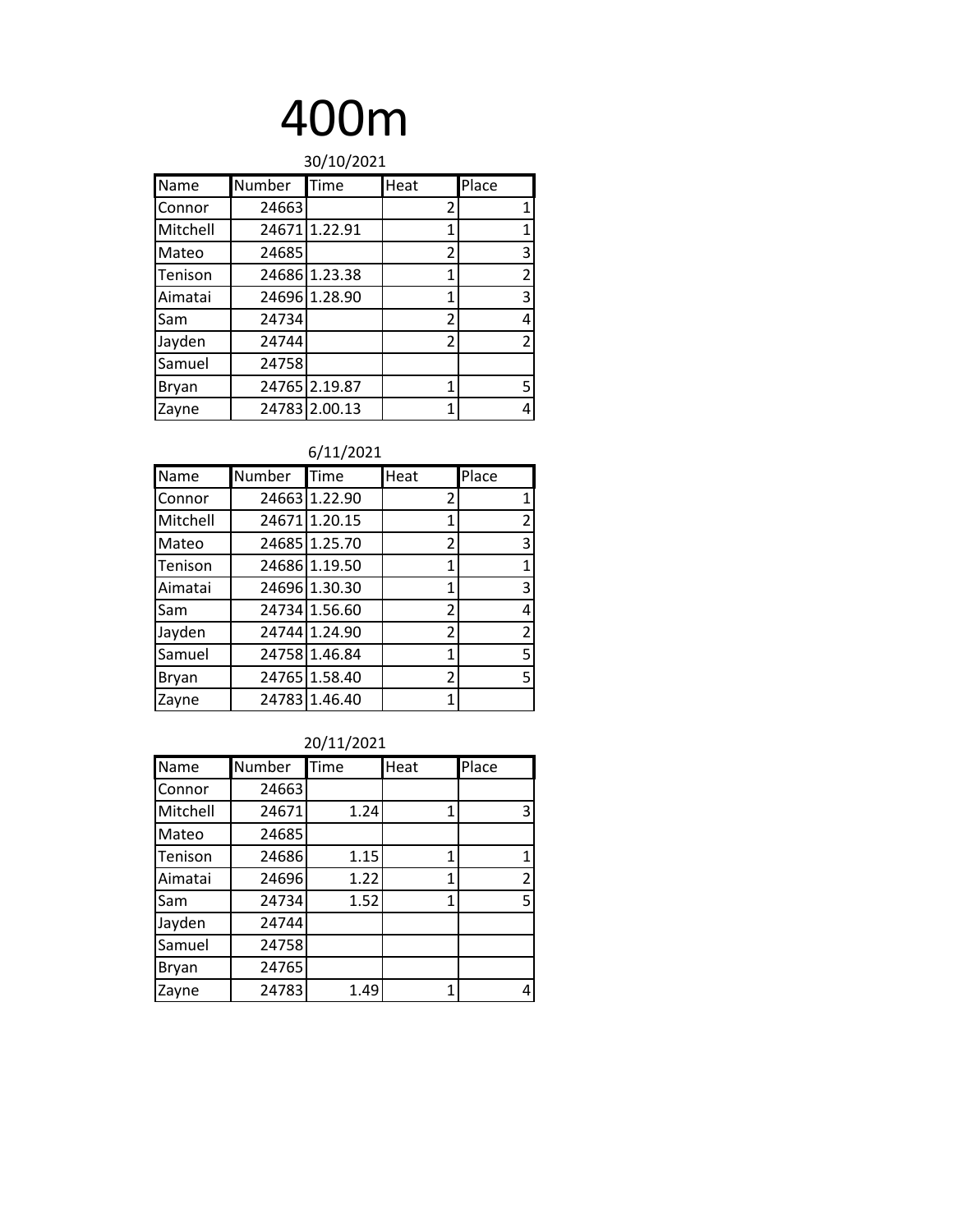11/12/2021

| Name     | Number | Time          | Heat | Place |
|----------|--------|---------------|------|-------|
| Connor   |        | 24663 1.25.85 | 1    | 3     |
| Mitchell |        | 24671 1.23.93 | 1    | 2     |
| Mateo    | 24685  |               |      |       |
| Tenison  |        | 24686 1.20.24 | 1    | 1     |
| Aimatai  | 24696  |               |      |       |
| Sam      | 24734  |               |      |       |
| Jayden   | 24744  |               |      |       |
| Samuel   |        | 24758 1.47.71 | 1    | 4     |
| Bryan    | 24765  |               |      |       |
| Zavne    | 24783  |               |      |       |

| Name     | Number | Time          | Heat | Place |
|----------|--------|---------------|------|-------|
| Connor   | 24663  |               |      |       |
| Mitchell |        | 24671 1.25.20 |      | 2     |
| Mateo    | 24685  |               |      |       |
| Tenison  |        | 24686 1.18.78 |      | 1     |
| Aimatai  |        | 24696 1.28.74 |      | 4     |
| Sam      | 24734  |               |      |       |
| Jayden   | 24744  |               |      |       |
| Samuel   | 24758  |               |      |       |
| Bryan    | 24765  |               |      |       |
| Zayne    |        | 24783 1.25.20 |      | 3     |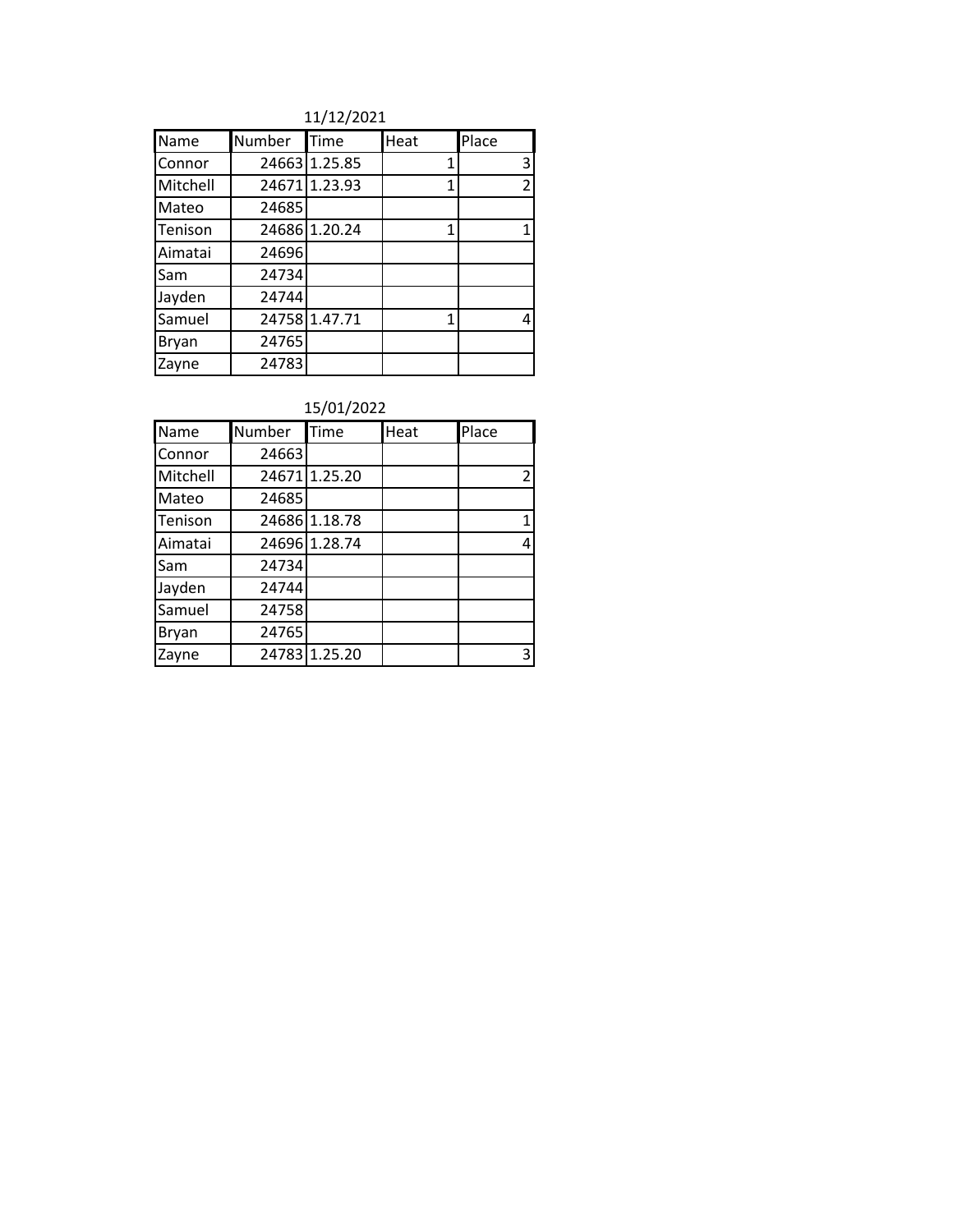| 30/10/2021 |        |               |      |                |  |  |  |
|------------|--------|---------------|------|----------------|--|--|--|
| Name       | Number | Time          | Heat | Place          |  |  |  |
| Connor     | 24663  |               |      |                |  |  |  |
| Mitchell   |        | 24671 3.04.40 | 1    | $\overline{2}$ |  |  |  |
| Mateo      | 24685  |               |      |                |  |  |  |
| Tenison    |        | 24686 4.07.24 | 1    | 3              |  |  |  |
| Aimatai    |        | 24696 3.00.50 | 1    |                |  |  |  |
| Sam        | 24734  |               |      |                |  |  |  |
| Jayden     | 24744  |               |      |                |  |  |  |
| Samuel     | 24758  |               |      |                |  |  |  |
| Bryan      | 24765  |               |      |                |  |  |  |
| Zayne      | 24783  |               |      |                |  |  |  |

#### 13/11/2021

| Name         | Number | Time | Heat | Place          |
|--------------|--------|------|------|----------------|
| Connor       | 24663  |      |      | 5              |
| Mitchell     | 24671  |      |      | 3              |
| Mateo        | 24685  |      |      | 4              |
| Tenison      | 24686  |      |      | $\overline{2}$ |
| Aimatai      | 24696  |      |      |                |
| Sam          | 24734  |      |      |                |
| Jayden       | 24744  |      |      |                |
| Samuel       | 24758  |      |      |                |
| <b>Bryan</b> | 24765  |      |      | 8              |
| Zayne        | 24783  |      |      | 6              |

#### 20/11/2021

| Name     | Number | Time          | Heat | Place |
|----------|--------|---------------|------|-------|
| Connor   | 24663  |               |      |       |
| Mitchell |        | 24671 3.22.05 | 1    | 2     |
| Mateo    | 24685  |               |      |       |
| Tenison  |        | 24686 3.37.01 | 1    | 3     |
| Aimatai  |        | 24696 3.11.06 | 1    | 1     |
| Sam      | 24734  | 4.33          | 1    | 5     |
| Jayden   | 24744  |               |      |       |
| Samuel   | 24758  |               |      |       |
| Bryan    | 24765  |               |      |       |
| Zayne    |        | 24783 4.32.50 | 1    |       |

| <b>Name</b>   | <b>Number</b> | <b>I</b> Time | <b>Heat</b> | Place |
|---------------|---------------|---------------|-------------|-------|
| <b>Connor</b> |               | 24663 3.18.73 |             |       |
| Mitchell      | 24671         |               |             |       |
| <b>Mateo</b>  | 24685         |               |             |       |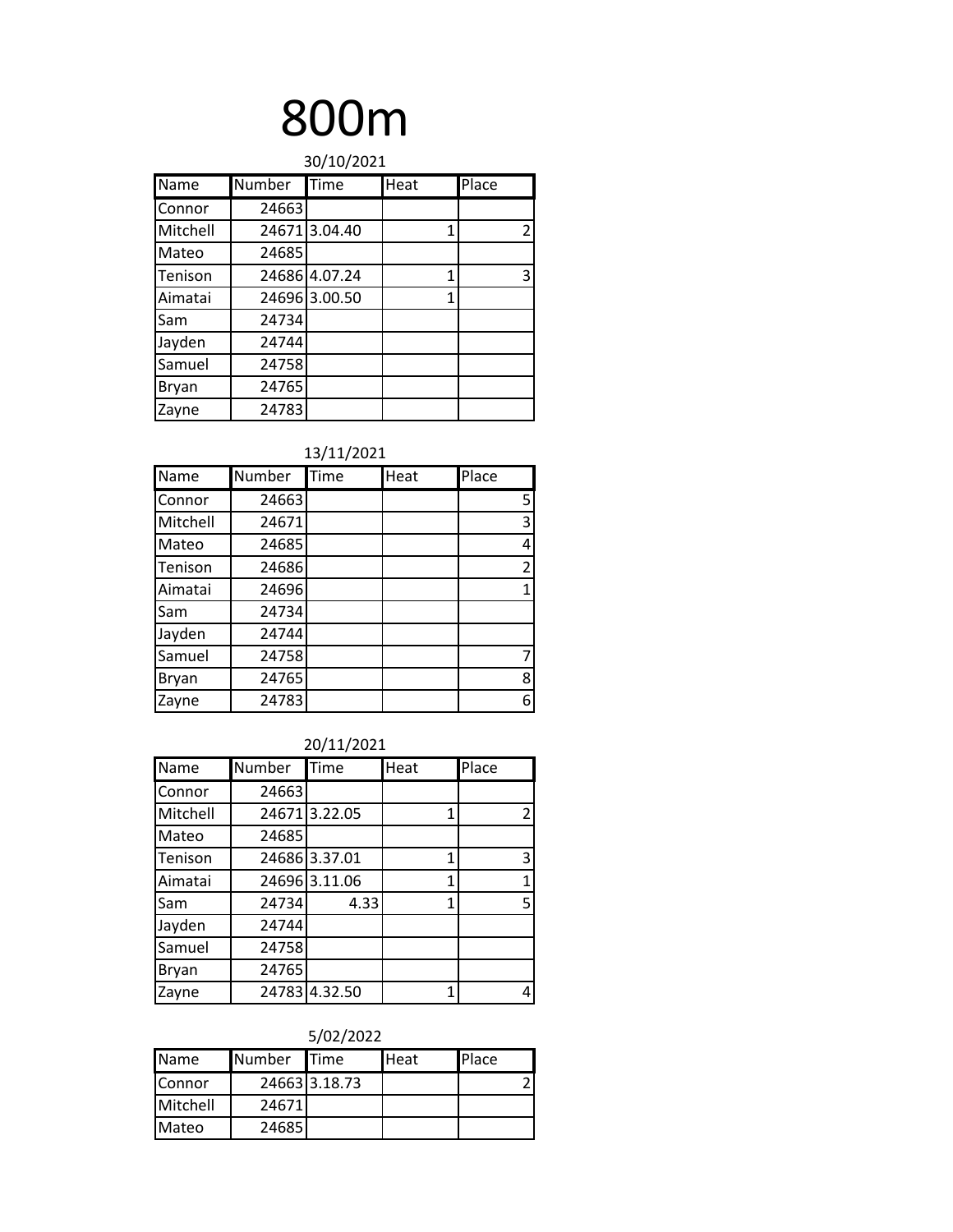| Tenison      |       | 24686 3.09.60 |  |
|--------------|-------|---------------|--|
| Aimatai      | 24696 |               |  |
| Sam          | 24734 |               |  |
| Jayden       | 24744 |               |  |
| Samuel       | 24758 |               |  |
| <b>Bryan</b> | 24765 |               |  |
| Zayne        | 24783 |               |  |

| 12/02/2022 |  |  |  |
|------------|--|--|--|
|------------|--|--|--|

| Name         | <b>Number</b> | Time | Heat | Place |
|--------------|---------------|------|------|-------|
| Connor       | 24663         | 3.14 | 1    | 2     |
| Mitchell     | 24671         |      |      |       |
| Mateo        | 24685         |      |      |       |
| Tenison      | 24686         | 3.07 | 1    | 1     |
| Aimatai      | 24696         |      |      |       |
| Sam          | 24734         |      |      |       |
| Jayden       | 24744         |      |      |       |
| Samuel       | 24758         |      |      |       |
| <b>Bryan</b> | 24765         |      |      |       |
| Zayne        | 24783         |      |      |       |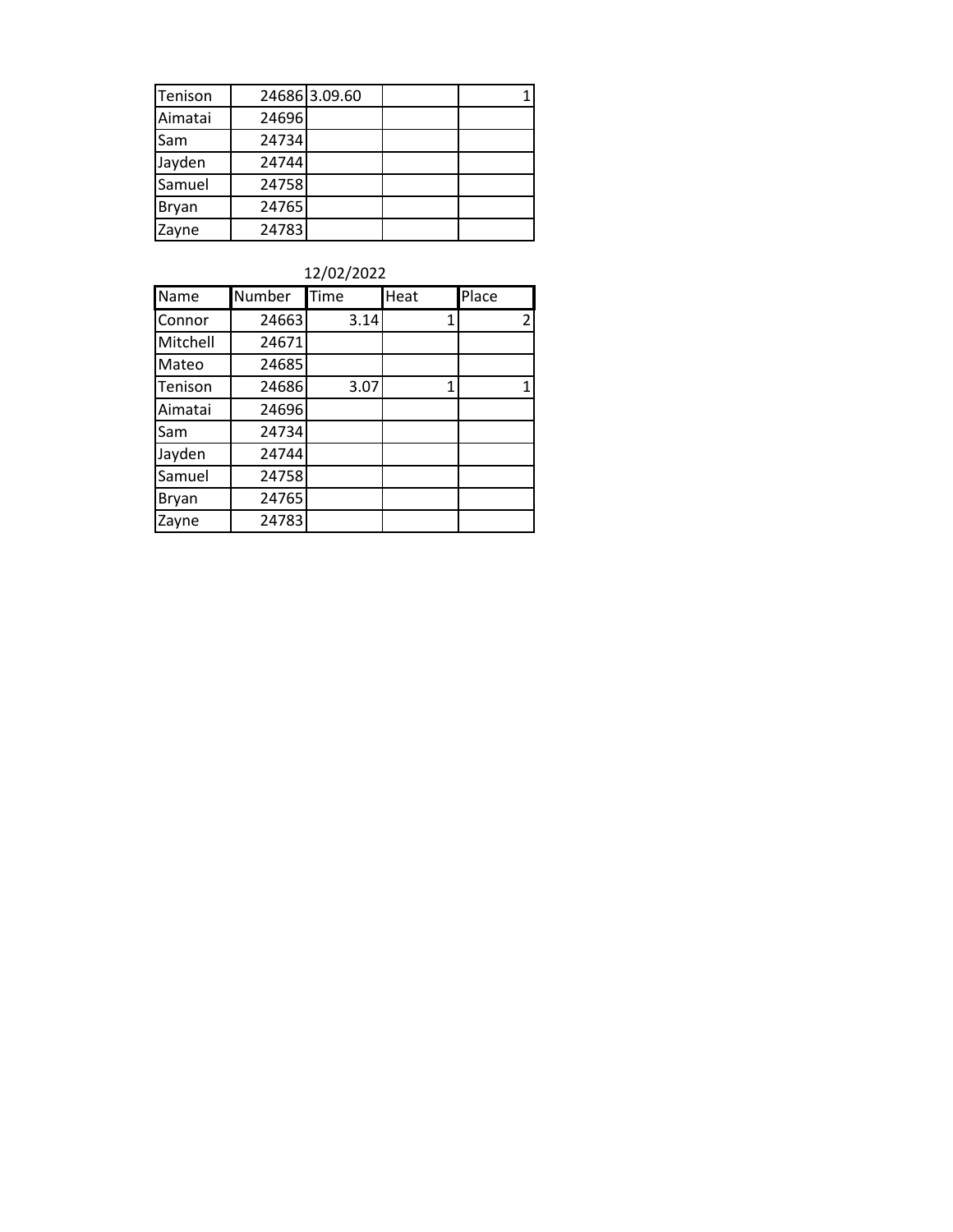### **Discus**

#### Name Number Ist 2nd 3rd Best Pos Connor 24663 (2015) 24663 (2016) 24663 (2016) 2016 (2017) 2 Mitchell | 24671 | | | 16.26 | 1 Mateo | 24685 | | | | 10.06 | 6 Tenison 24686 9.32 8 Aimatai | 24696 | | | | 15.17 | 2 Sam | 24734 | | | | | 7.07 | 10 Jayden | 24744 | | | | 14.46 | 3 Samuel 24758 12.27 12.27 12.27 Bryan | 24765 | | | | 8.16 | 9 Zayne 24783 10.08 5 30/10/2021

| Name     | Number | Ist | 2nd   | 3rd   | Best  | Pos            |
|----------|--------|-----|-------|-------|-------|----------------|
| Connor   | 24663  |     |       | 8.88  | 8.88  | 8              |
| Mitchell | 24671  |     |       | 18.43 | 18.43 |                |
| Mateo    | 24685  |     |       | 11.06 | 11.06 |                |
| Tenison  | 24686  |     | 12.16 |       | 12.16 | 5              |
| Aimatai  | 24696  |     | 15.24 |       | 15.24 | $\mathfrak{p}$ |
| Sam      | 24734  |     | 5.45  |       | 5.45  | 9              |
| Jayden   | 24744  |     |       | 13.77 | 13.77 | 3              |
| Samuel   | 24758  |     | 11.92 |       | 11.92 | 6              |
| Bryan    | 24765  |     | 12.17 |       | 12.17 | 4              |
| Zayne    | 24783  |     |       |       |       |                |

|  |  | 13/11/2021 |
|--|--|------------|
|--|--|------------|

| Name     | <b>Number</b> | Ist | 2nd | 3rd | <b>Best</b> | Pos            |
|----------|---------------|-----|-----|-----|-------------|----------------|
| Connor   | 24663         |     |     |     | 9.95        | 8              |
| Mitchell | 24671         |     |     |     | 15.33       | 3              |
| Mateo    | 24685         |     |     |     | 8.86        | 9              |
| Tenison  | 24686         |     |     |     | 11.17       | 6              |
| Aimatai  | 24696         |     |     |     | 15.38       | $\overline{2}$ |
| Sam      | 24734         |     |     |     |             |                |
| Jayden   | 24744         |     |     |     | 16.97       | 1              |
| Samuel   | 24758         |     |     |     | 11.3        | 5              |
| Bryan    | 24765         |     |     |     | 10.3        | $\overline{7}$ |
| Zayne    | 24783         |     |     |     | 11.98       | 4              |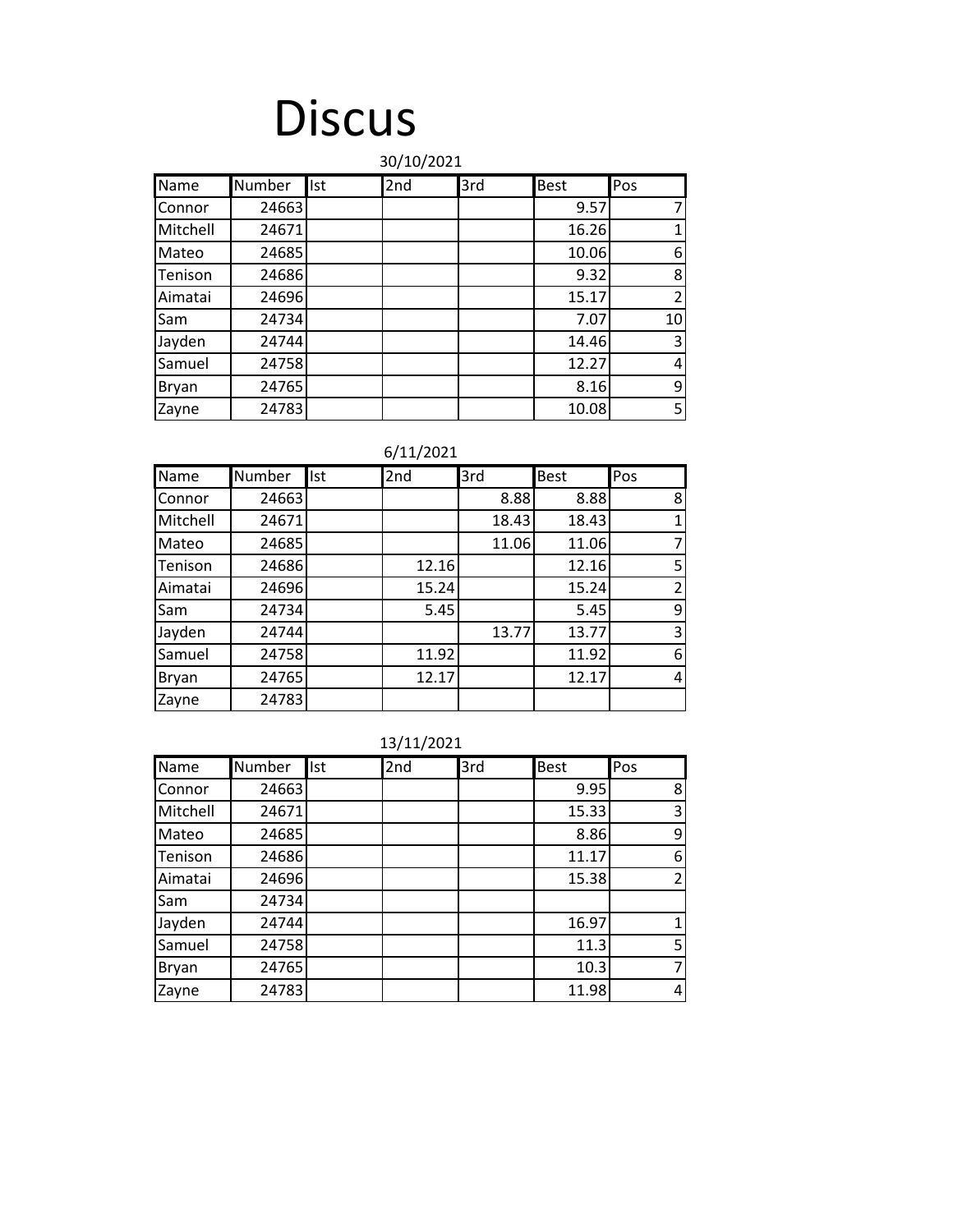| Name     | Number | Ist | 2nd | 3rd | <b>Best</b> | Pos             |
|----------|--------|-----|-----|-----|-------------|-----------------|
| Connor   | 24663  |     |     |     |             |                 |
| Mitchell | 24671  |     |     |     | 13.34       | 4               |
| Mateo    | 24685  |     |     |     |             |                 |
| Tenison  | 24686  |     |     |     | 9.36        | 5 <sup>1</sup>  |
| Aimatai  | 24696  |     |     |     | 16.12       | $1\overline{ }$ |
| Sam      | 24734  |     |     |     |             |                 |
| Jayden   | 24744  |     |     |     |             |                 |
| Samuel   | 24758  |     |     |     |             |                 |
| Bryan    | 24765  |     |     |     |             |                 |
| Zayne    | 24783  |     |     |     | 15.25       | 3               |

4/12/2021

| Name     | Number | Ist   | 2nd   | 3rd   | <b>Best</b> | Pos |
|----------|--------|-------|-------|-------|-------------|-----|
| Connor   | 24663  | 10    |       | 10.54 | 10.54       | 4   |
| Mitchell | 24671  |       |       |       |             |     |
| Mateo    | 24685  |       |       |       |             |     |
| Tenison  | 24686  |       |       |       |             |     |
| Aimatai  | 24696  |       |       |       |             |     |
| Sam      | 24734  | 4.11  | 74.88 | 0     | 7.88        | 5   |
| Jayden   | 24744  |       | 19.57 | 0     | 19.57       |     |
| Samuel   | 24758  | 11.39 | 0     | 11.54 | 11.54       | 3   |
| Bryan    | 24765  |       |       |       |             |     |
| Zayne    | 24783  | 14.03 | 13.47 | 15.08 | 15.08       | 2   |

| Name     | Number | Ist | 2nd | 3rd | <b>Best</b> | Pos |
|----------|--------|-----|-----|-----|-------------|-----|
| Connor   | 24663  |     |     |     | 11.56       |     |
| Mitchell | 24671  |     |     |     | 17.22       |     |
| Mateo    | 24685  |     |     |     |             |     |
| Tenison  | 24686  |     |     |     | 9.83        |     |
| Aimatai  | 24696  |     |     |     | 14.57       |     |
| Sam      | 24734  |     |     |     | 12.26       |     |
| Jayden   | 24744  |     |     |     |             |     |
| Samuel   | 24758  |     |     |     | 6.31        |     |
| Bryan    | 24765  |     |     |     |             |     |
| Zayne    | 24783  |     |     |     |             |     |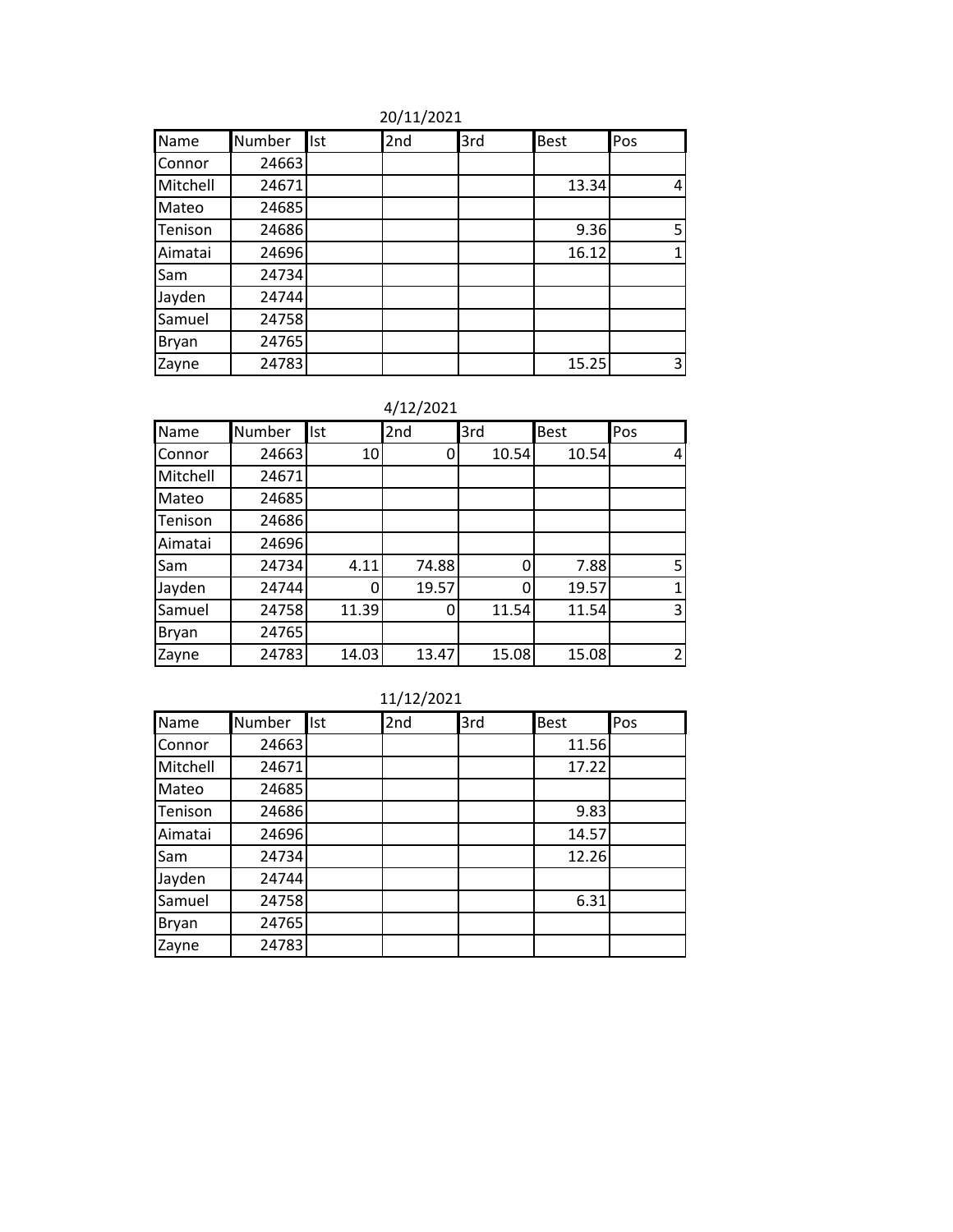| Name     | Number | Ist   | 2nd | 3rd | <b>Best</b> | Pos            |
|----------|--------|-------|-----|-----|-------------|----------------|
| Connor   | 24663  |       |     |     |             |                |
| Mitchell | 24671  | 15.08 |     |     |             |                |
| Mateo    | 24685  |       |     |     |             |                |
| Tenison  | 24686  | 9.89  |     |     |             | 4              |
| Aimatai  | 24696  | 15.6  |     |     |             | $\overline{2}$ |
| Sam      | 24734  |       |     |     |             |                |
| Jayden   | 24744  |       |     |     |             |                |
| Samuel   | 24758  |       |     |     |             |                |
| Bryan    | 24765  |       |     |     |             |                |
| Zayne    | 24783  | 15.5  |     |     |             | 3              |

#### 22/01/2022

| Name     | Number | Ist   | 2nd | 3rd | <b>Best</b> | Pos            |
|----------|--------|-------|-----|-----|-------------|----------------|
| Connor   | 24663  | 9.75  |     |     | 9.75        | 4              |
| Mitchell | 24671  |       |     |     |             |                |
| Mateo    | 24685  |       |     |     |             |                |
| Tenison  | 24686  | 10.05 |     |     | 10.05       | 3              |
| Aimatai  | 24696  |       |     |     |             |                |
| Sam      | 24734  | 13.06 |     |     | 13.06       | $\mathfrak{p}$ |
| Jayden   | 24744  |       |     |     |             |                |
| Samuel   | 24758  |       |     |     |             |                |
| Bryan    | 24765  |       |     |     |             |                |
| Zayne    | 24783  | 15.26 |     |     | 15.26       |                |

| 5/02/2022 |        |        |     |     |             |     |  |  |  |  |
|-----------|--------|--------|-----|-----|-------------|-----|--|--|--|--|
| Name      | Number | llst   | 2nd | 3rd | <b>Best</b> | Pos |  |  |  |  |
| Connor    | 24663  | 8.74   |     |     |             |     |  |  |  |  |
| Mitchell  | 24671  |        |     |     |             |     |  |  |  |  |
| Mateo     | 24685  |        |     |     |             |     |  |  |  |  |
| Tenison   | 24686  | 10.78  |     |     |             |     |  |  |  |  |
| Aimatai   | 24696  |        |     |     |             |     |  |  |  |  |
| Sam       | 24734  | 7.14   |     |     |             |     |  |  |  |  |
| Jayden    | 24744  | 20.7   |     |     |             |     |  |  |  |  |
| Samuel    | 24758  | 13.44  |     |     |             |     |  |  |  |  |
| Bryan     | 24765  |        |     |     |             |     |  |  |  |  |
| Zayne     | 24783  | 15.888 |     |     |             |     |  |  |  |  |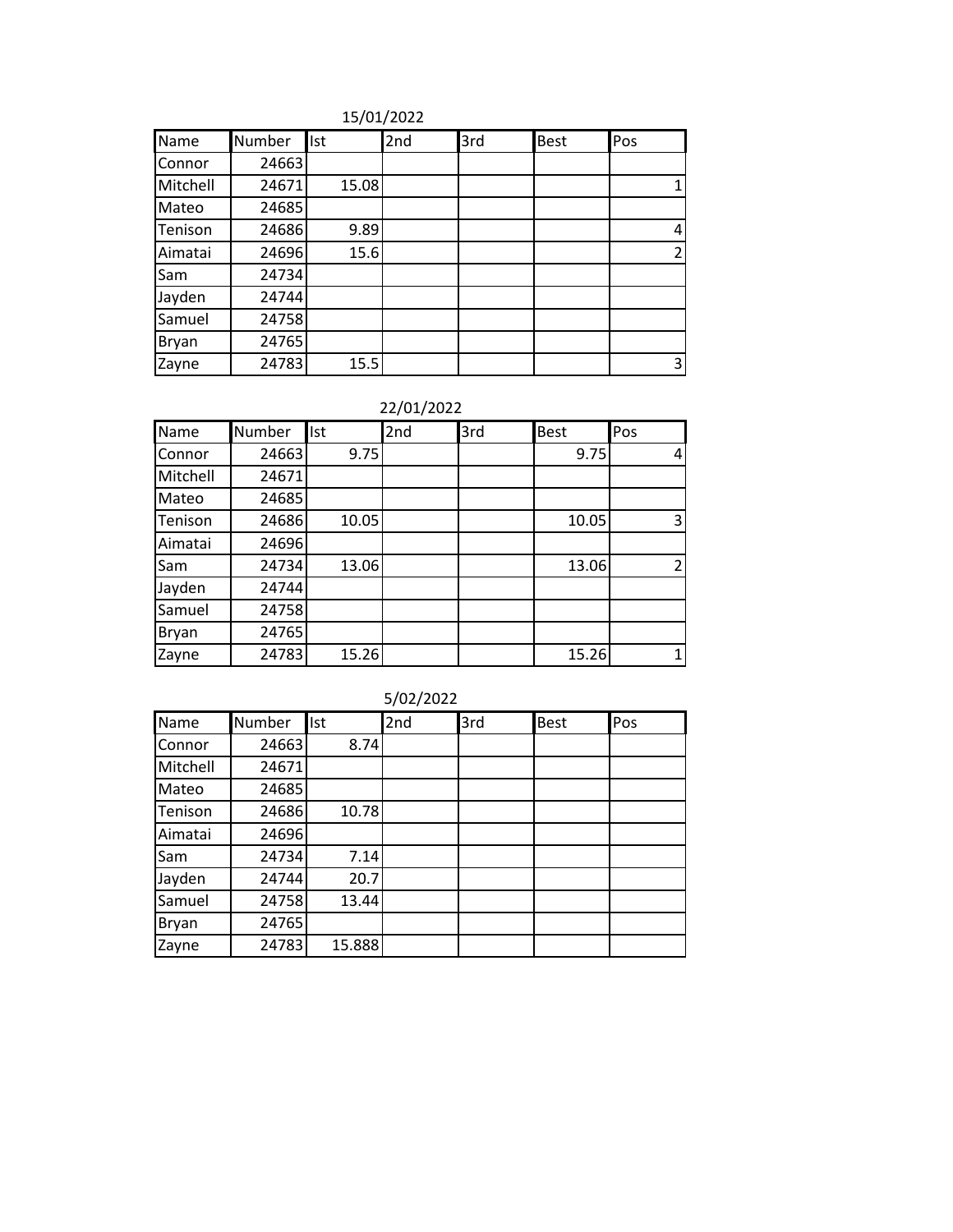12/02/2022

| Name     | Number | Ist | 2nd | 3rd | <b>Best</b> | Pos |
|----------|--------|-----|-----|-----|-------------|-----|
| Connor   | 24663  |     |     |     | 9.6         |     |
| Mitchell | 24671  |     |     |     |             |     |
| Mateo    | 24685  |     |     |     |             |     |
| Tenison  | 24686  |     |     |     | 12.64       |     |
| Aimatai  | 24696  |     |     |     |             |     |
| Sam      | 24734  |     |     |     | 6.77        |     |
| Jayden   | 24744  |     |     |     | 19.21       |     |
| Samuel   | 24758  |     |     |     | 15.32       |     |
| Bryan    | 24765  |     |     |     |             |     |
| Zayne    | 24783  |     |     |     |             |     |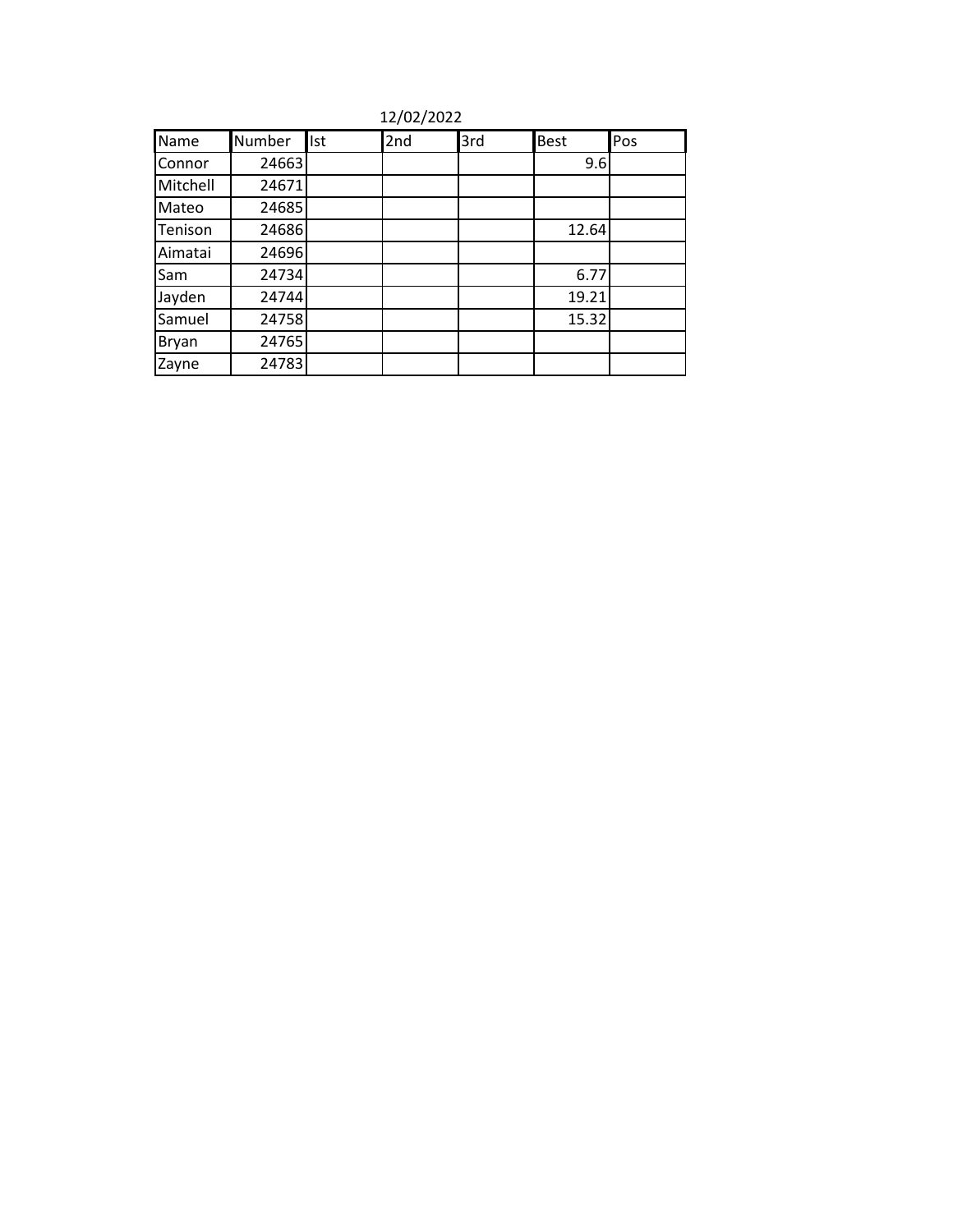# High Jump

30/10/2021

| Name     | Number         | 80 | 85 | 90 | 95 |    | 105 | 107 |
|----------|----------------|----|----|----|----|----|-----|-----|
| Connor   | $24663 \times$ |    | X  | X  |    |    |     |     |
| Mitchell | 24671x         |    | x  | X  | X  | lχ | x   |     |
| Mateo    | $24685$ x      |    |    |    |    |    |     |     |
| Tenison  | $24686$ x      |    | x  | X  | X  | lχ | x   | X   |
| Aimatai  | $24696$ x      |    | X  | x  | x  | lχ | x   |     |
| Sam      | $24734$ x      |    |    |    |    |    |     |     |
| Jayden   | 24744          |    |    |    |    |    |     |     |
| Samuel   | 24758          |    |    |    |    |    |     |     |
| Bryan    | $24765$ x      |    |    |    |    |    |     |     |
| Zayne    | 24783 x        |    | X  | X  | X  | lχ | x   | X   |
|          |                |    |    |    |    |    |     |     |

#### 6/11/2021

| Name     | Number         | 70 | 80 | 90 |   | 105 |
|----------|----------------|----|----|----|---|-----|
| Connor   | $24663 \times$ |    | X  |    |   |     |
| Mitchell | $24671$ x      |    | x  | x  |   |     |
| Mateo    | 24685          |    |    |    |   |     |
| Tenison  | 24686 x        |    | x  | x  |   |     |
| Aimatai  | 24696 x        |    | x  | x  | X |     |
| Sam      | $24734$ x      |    |    |    |   |     |
| Jayden   | $24744$ x      |    | X  |    |   |     |
| Samuel   | 24758 x        |    | x  |    |   |     |
| Bryan    | 24765 x        |    |    |    |   |     |
| Zayne    | $24783 \times$ |    | x  | x  |   |     |

| $-1 - 1 - 1$ |                |    |    |    |    |     |     |  |  |  |  |
|--------------|----------------|----|----|----|----|-----|-----|--|--|--|--|
| Name         | Number         | 70 | 80 | 90 | 95 | 100 | 105 |  |  |  |  |
| Connor       | $24663 \times$ |    | x  | x  |    |     |     |  |  |  |  |
| Mitchell     | 24671x         |    | x  | x  | x  |     |     |  |  |  |  |
| Mateo        | 24685          |    |    |    |    |     |     |  |  |  |  |
| Tenison      | 24686 x        |    | X  | x  | X  | Ιx  | x   |  |  |  |  |
| Aimatai      | 24696 x        |    | X  | x  | x  | x   | X   |  |  |  |  |
| Sam          | 24734          |    |    |    |    |     |     |  |  |  |  |
| Jayden       | 24744 x        |    | x  | X  | X  | Ιx  | X   |  |  |  |  |
| Samuel       | 24758 x        |    | X  | X  |    |     |     |  |  |  |  |
| Bryan        | 24765 x        |    | X  |    |    |     |     |  |  |  |  |
| Zayne        | $24783 \times$ |    | X  | X  | X  | lχ  |     |  |  |  |  |
|              |                |    |    |    |    |     |     |  |  |  |  |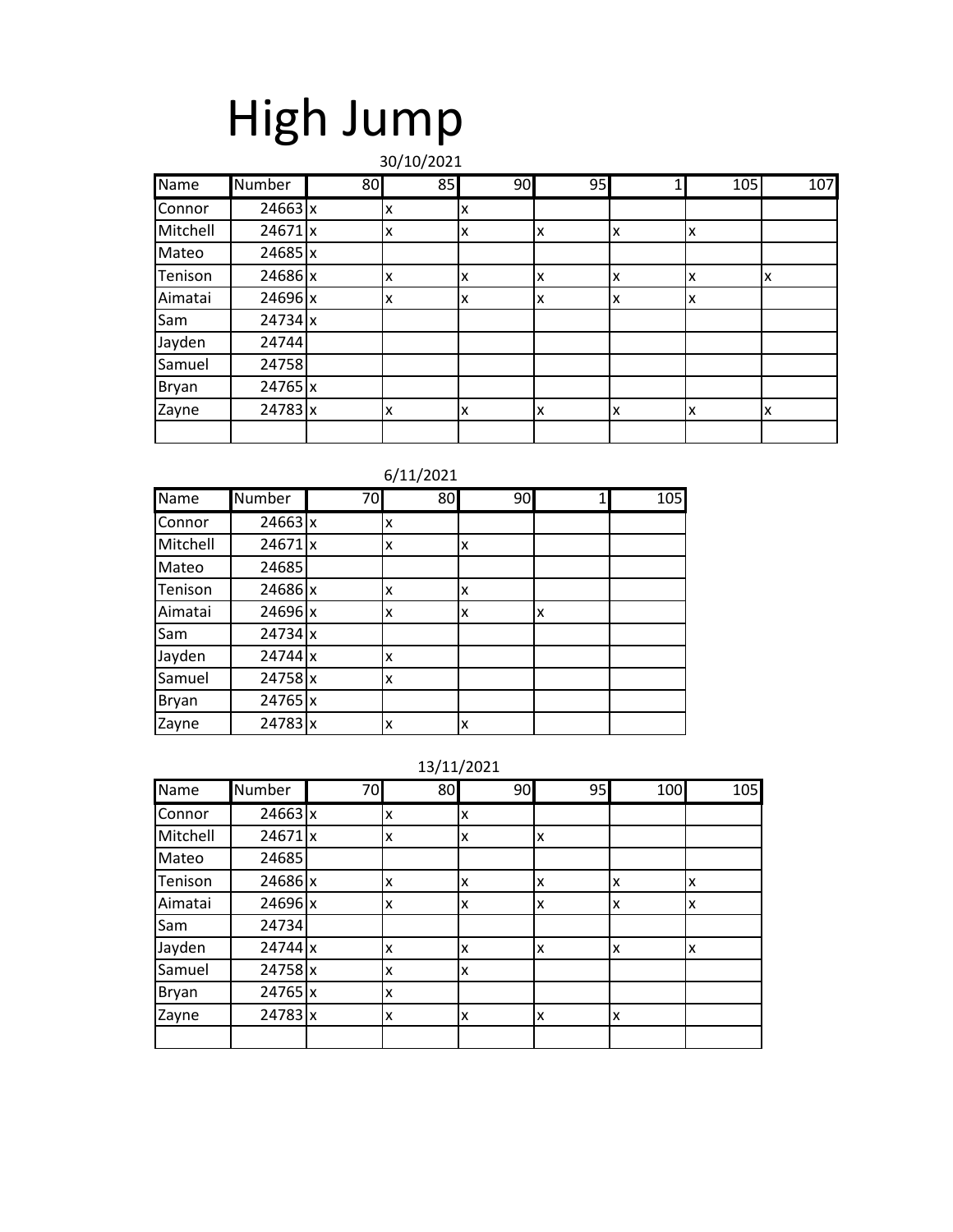#### 20/11/2021

| Name         | Number         | 80 | 85 | 90 | 95 |    | 105 | 110 |
|--------------|----------------|----|----|----|----|----|-----|-----|
| Connor       | 24663          |    |    |    |    |    |     |     |
| Mitchell     | 24671x         |    | x  | x  | x  | Iχ |     |     |
| Mateo        | 24685          |    |    |    |    |    |     |     |
| Tenison      | 24686 x        |    | x  | X  | x  | lχ | x   | x   |
| Aimatai      | $24696$ x      |    | x  | X  | X  | Ιx |     |     |
| Sam          | $24734$ x      |    | x  | x  | X  | lχ |     |     |
| Jayden       | 24744          |    |    |    |    |    |     |     |
| Samuel       | 24758          |    |    |    |    |    |     |     |
| <b>Bryan</b> | 24765          |    |    |    |    |    |     |     |
| Zayne        | $24783 \times$ |    | x  | ΙX | X  |    |     |     |
|              |                |    |    |    |    |    |     |     |

#### 11/12/2021

| Name     | Number         | 70 | 80 | 90 | 95 | 100 | 105 | 110 |
|----------|----------------|----|----|----|----|-----|-----|-----|
| Connor   | $24663 \times$ |    | X  | X  | x  |     |     |     |
| Mitchell | 24671x         |    | X  | x  | x  | x   |     |     |
| Mateo    | 24685          |    |    |    |    |     |     |     |
| Tenison  | 24686 x        |    | x  | x  | x  | x   | X   |     |
| Aimatai  | $24696$ x      |    | x  | x  | x  | x   | X   | X   |
| Sam      | $24734$ x      |    | X  |    |    |     |     |     |
| Jayden   | 24744          |    |    |    |    |     |     |     |
| Samuel   | $24758$ x      |    | X  |    |    |     |     |     |
| Bryan    | 24765          |    |    |    |    |     |     |     |
| Zayne    | 24783          |    |    |    |    |     |     |     |
|          |                |    |    |    |    |     |     |     |

| Name     | Number  | 105 |   | 110 | $115$ Pos      |
|----------|---------|-----|---|-----|----------------|
| Connor   | 24663   |     |   |     |                |
| Mitchell | 24671x  |     |   |     | 3              |
| Mateo    | 24685   |     |   |     |                |
| Tenison  | 24686 x | x   |   |     | $\overline{2}$ |
| Aimatai  | 24696 x | X   | x |     | $\mathbf{1}$   |
| Sam      | 24734   |     |   |     |                |
| Jayden   | 24744   |     |   |     |                |
| Samuel   | 24758   |     |   |     |                |
| Bryan    | 24765   |     |   |     |                |
| Zayne    | 24783 x |     |   |     | 4              |

|  | 15/01/2022 |
|--|------------|
|  |            |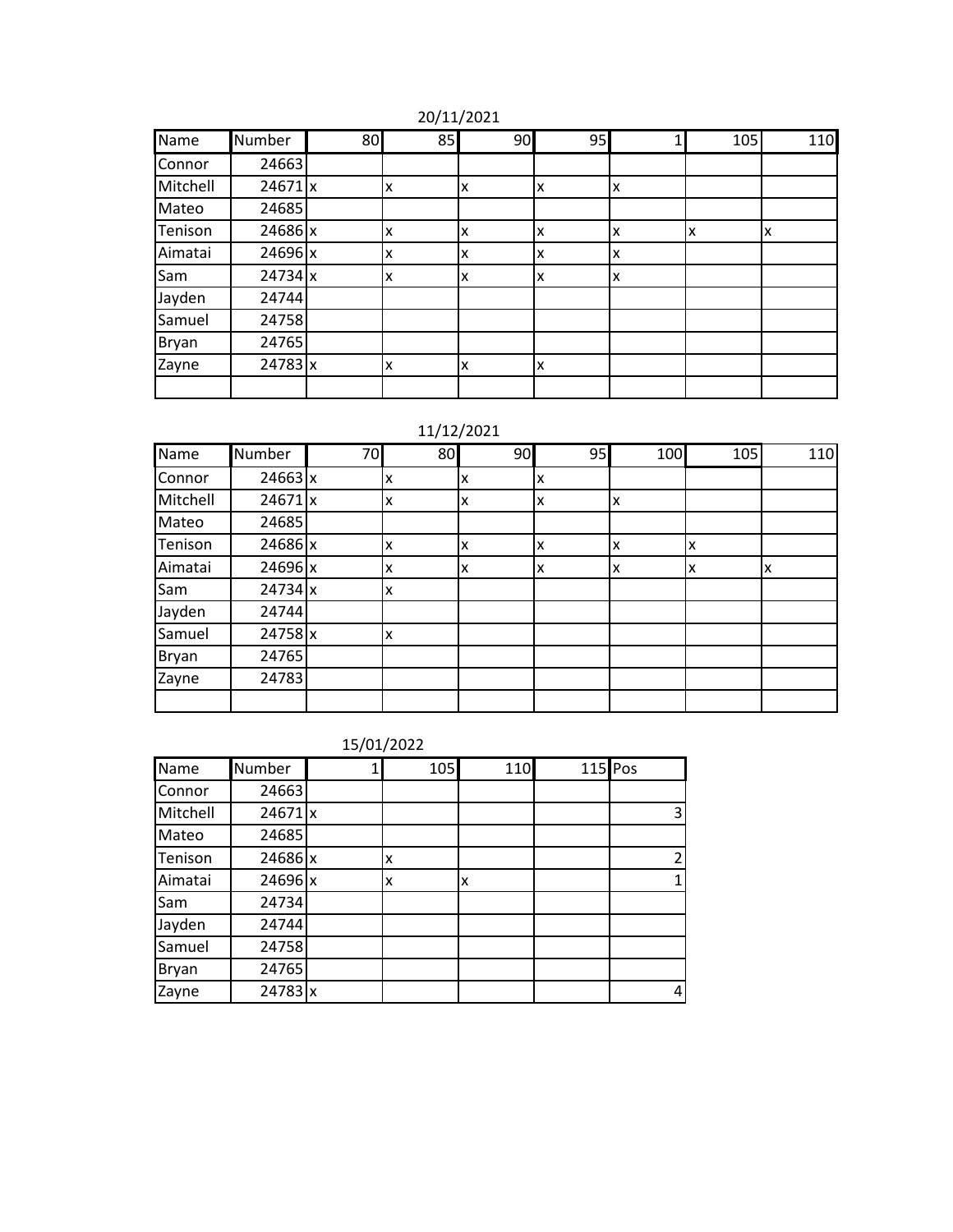| Name     | Number  | 90 | 95 | 100 |   | 105 Pos |
|----------|---------|----|----|-----|---|---------|
| Connor   | 24663 X |    |    |     |   | 3       |
| Mitchell | 24671   |    |    |     |   |         |
| Mateo    | 24685   |    |    |     |   |         |
| Tenison  | 24686 X |    | Χ  | Χ   | Χ |         |
| Aimatai  | 24696   |    |    |     |   |         |
| Sam      | 24734   |    |    |     |   |         |
| Jayden   | 24744   |    |    |     |   |         |
| Samuel   | 24758 X |    |    |     |   | 4       |
| Bryan    | 24765   |    |    |     |   |         |
| Zayne    | 24783 X |    |    |     |   | 2       |

| Name         | Number | 80   | 85 | 90 | 95 | 105 | 107 |
|--------------|--------|------|----|----|----|-----|-----|
| Connor       | 24663  |      |    |    |    |     |     |
| Mitchell     | 24671  |      |    |    |    |     |     |
| Mateo        | 24685  |      |    |    |    |     |     |
| Tenison      | 24686  | 1.1  |    |    |    |     |     |
| Aimatai      | 24696  |      |    |    |    |     |     |
| Sam          | 24734  | 0.9  |    |    |    |     |     |
| Jayden       | 24744  | 1.05 |    |    |    |     |     |
| Samuel       | 24758  |      |    |    |    |     |     |
| <b>Bryan</b> | 24765  |      |    |    |    |     |     |
| Zayne        | 24783  |      |    |    |    |     |     |
|              |        |      |    |    |    |     |     |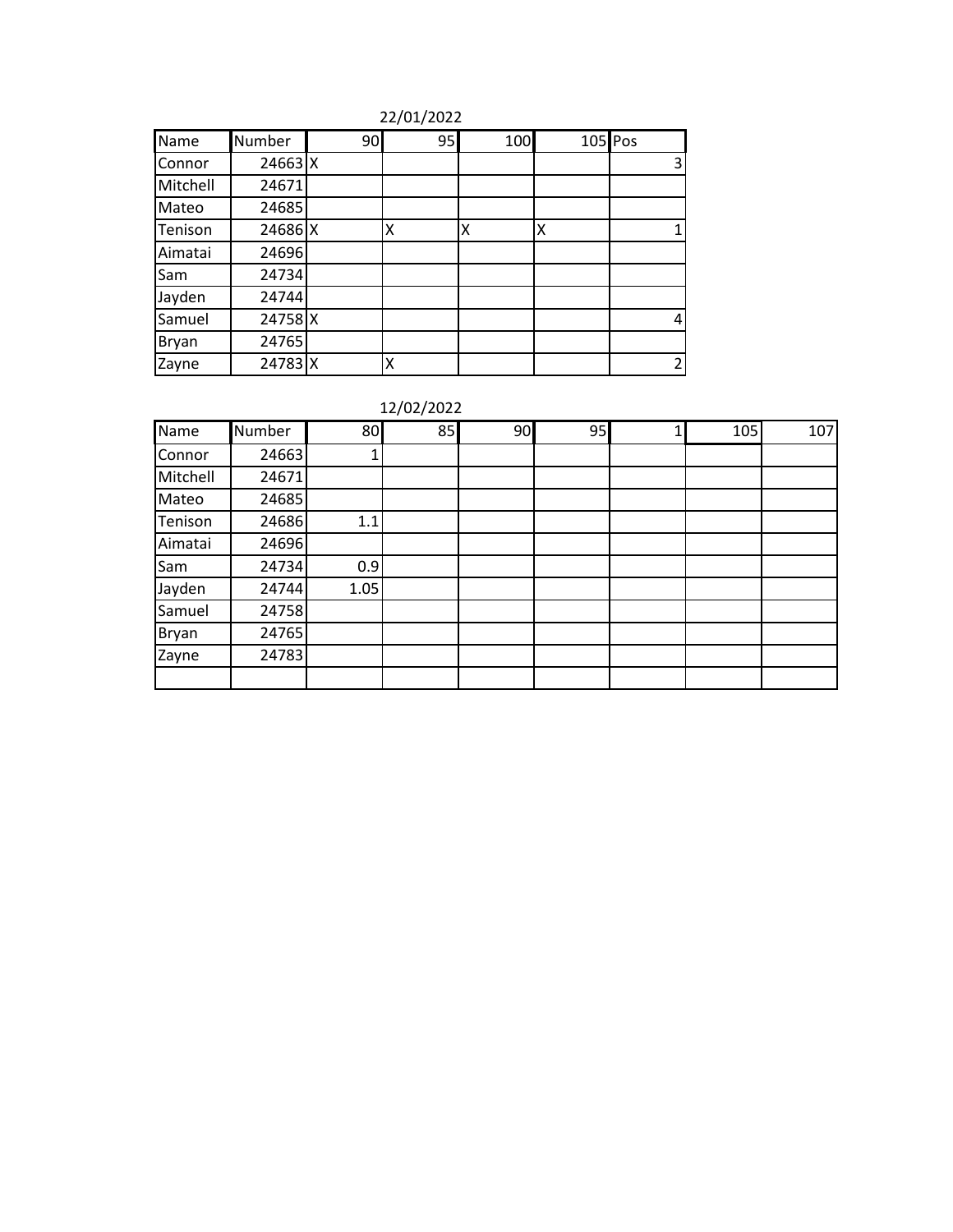## Hurdles

|          |               | 4/12/2021 |      |                |
|----------|---------------|-----------|------|----------------|
| Name     | <b>Number</b> | Time      | Heat | Place          |
| Connor   | 24663         | 14.37     | 1    | 4              |
| Mitchell | 24671         |           |      |                |
| Mateo    | 24685         |           |      |                |
| Tenison  | 24686         |           |      |                |
| Aimatai  | 24696         |           |      |                |
| Sam      | 24734         | 17.7      | 1    | 5              |
| Jayden   | 24744         | 12.55     | 1    | $\mathbf{1}$   |
| Samuel   | 24758         | 13.38     | 1    | $\overline{2}$ |
| Bryan    | 24765         |           |      |                |
| Zayne    | 24783         | 13.73     | 1    | 3              |
|          |               |           |      |                |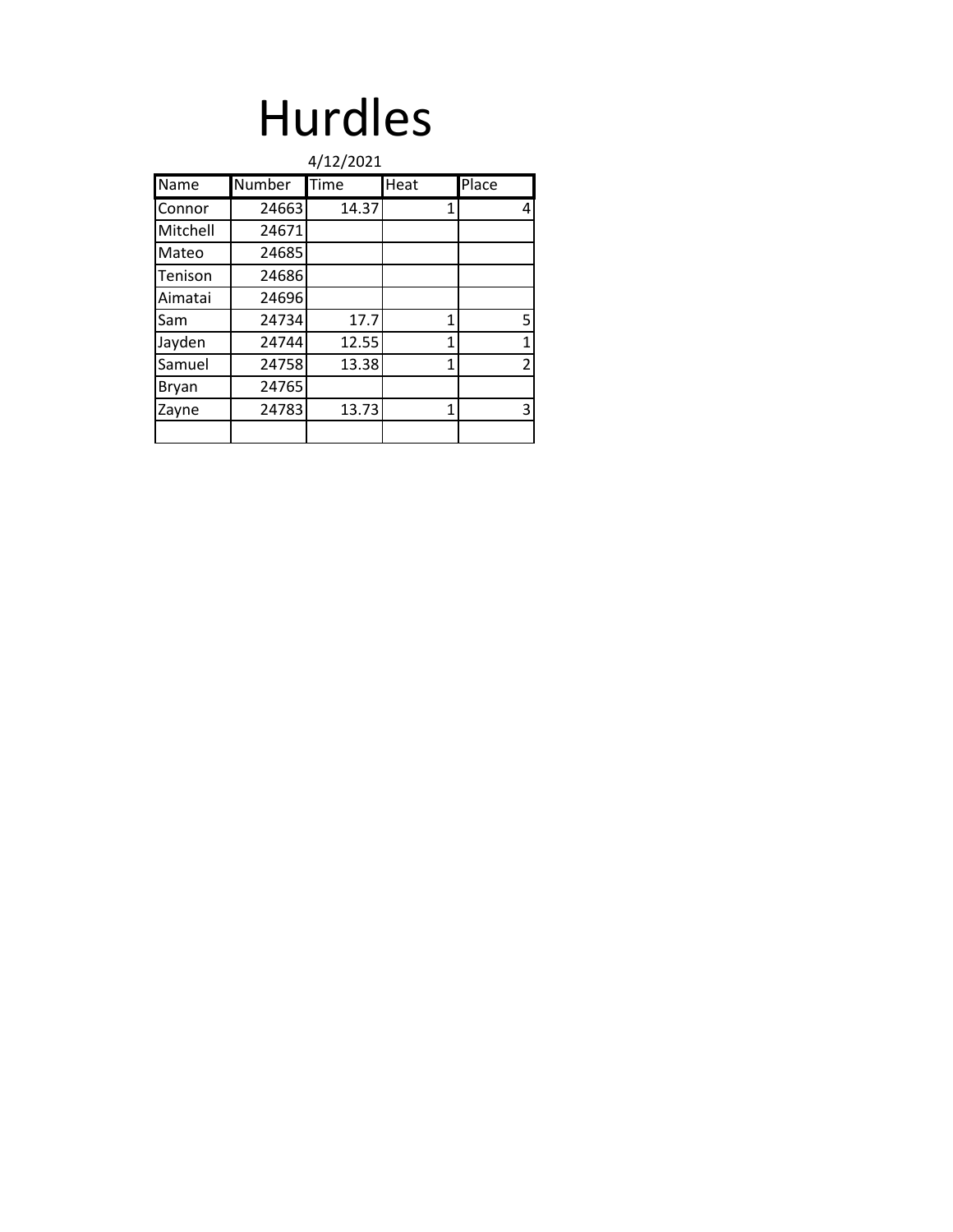## Long Jump

#### Name Number Ist 2nd 3rd Best Pos Connor | 24663 | 2.34 | 2.53 | 2.53 | 7 Mitchell 24671 3.07 2.96 2.99 3.07 5 Mateo | 24685 | 2.61 | 0 | 0 | 2.61 | 6 Tenison | 24686 | 2.55 | 2.9 | 3.02 | 3.02 | 5 Aimatai | 24696 | 3.46 | 3.37 | 3.46 | 3.37 | 1 Sam | 24734| 0| 2.36| 2.1| 2.36| 10 Jayden 24744 2.37 2.3 2.21 2.37 9 Samuel | 24758 | 3.24 | 3.765 | 0 3.24 | 3 Bryan | 24765| 2.2| 2.47| 2.06| 2.47| 8 Zayne | 24783| 3.31| 3.14| 3.04| 3.31| 2 30/10/2021

#### 6/11/2021

| Name     | Number | <b>Ist</b> | 2nd  | 3rd  | <b>Best</b> | Pos |
|----------|--------|------------|------|------|-------------|-----|
| Connor   | 24663  | 2.57       | 0    | 2.65 | 2.65        | 6   |
| Mitchell | 24671  | 2.91       |      | 3.3  | 3.3         |     |
| Mateo    | 24685  | 2.59       | 2.45 | 0    | 2.59        |     |
| Tenison  | 24686  | 2.96       | 3.07 | 0    | 3.07        |     |
| Aimatai  | 24696  | 3.1        | 3.22 | 3.47 | 3.47        |     |
| Sam      | 24734  | 1.85       | 1.9  | 2.1  | 2.1         | 9   |
| Jayden   | 24744  |            |      |      |             |     |
| Samuel   | 24758  | 2.87       | 2.97 | 0    | 2.97        | 5   |
| Bryan    | 24765  | 2.42       | 2.38 | 0    | 2.42        | 8   |
| Zayne    | 24783  | 3.19       |      | 0    | 3.19        | 3   |

| Name     | Number | Ist  | 2nd  | 3rd  | <b>Best</b> | Pos |
|----------|--------|------|------|------|-------------|-----|
| Connor   | 24663  | 2.65 | 2.71 | 2.66 | 2.71        | 5   |
| Mitchell | 24671  | 3.3  | 3.3  | 3.2  | 3.3         | 3   |
| Mateo    | 24685  | 2.55 | 1.68 | 0    | 2.55        | 6   |
| Tenison  | 24686  | 3.35 |      | 0    | 3.35        | 2   |
| Aimatai  | 24696  | 3.37 | 3.22 | 3.38 | 3.38        | 1   |
| Sam      | 24734  |      |      |      |             |     |
| Jayden   | 24744  |      |      | 1.9  | 8           |     |
| Samuel   | 24758  | 3.18 | 0    | 3.16 | 3.18        | 4   |
| Bryan    | 24765  |      | 2.5  | 2.5  | 2.5         | 7   |
| Zayne    | 24783  | 3.22 | 3.16 | 3.3  | 3.3         | 3   |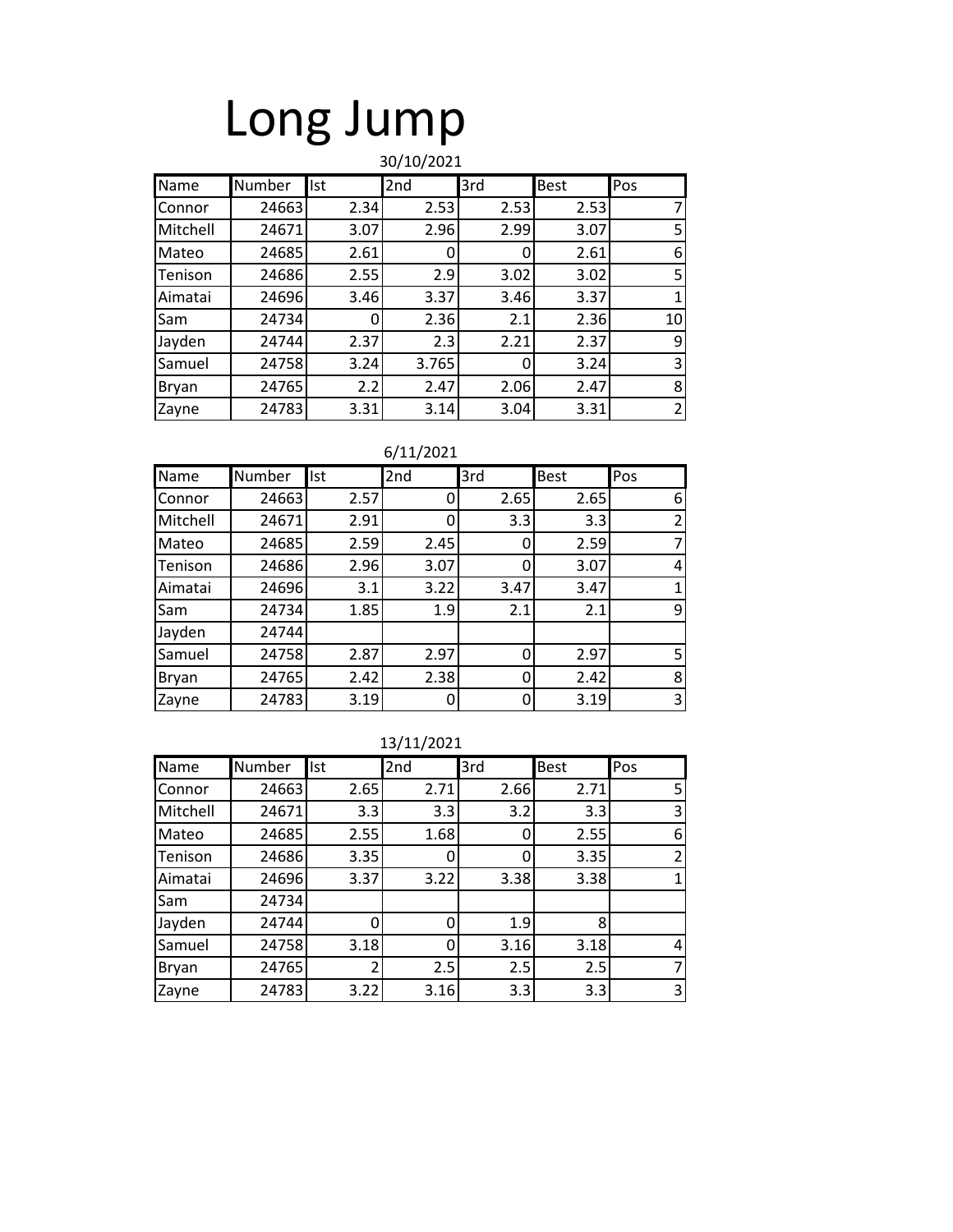20/11/2021

| Name     | Number | <b>Ist</b> | 2nd  | 3rd  | <b>Best</b> | Pos            |
|----------|--------|------------|------|------|-------------|----------------|
| Connor   | 24663  |            |      |      |             |                |
| Mitchell | 24671  | 3.1        | 3.18 | 2.99 | 3.18        | 4              |
| Mateo    | 24685  |            |      |      |             |                |
| Tenison  | 24686  | 3.3        | 3.12 | 0    | 3.3         | $\overline{2}$ |
| Aimatai  | 24696  | 3.2        | 3.32 | 3.02 | 3.32        | 1              |
| Sam      | 24734  | 3.29       | 0    | 3.12 | 3.29        | 3              |
| Jayden   | 24744  |            |      |      |             |                |
| Samuel   | 24758  |            |      |      |             |                |
| Bryan    | 24765  |            |      |      |             |                |
| Zayne    | 24783  | 3.13       | 3.04 | 3.07 | 3.13        | 5              |

4/12/2021

| Name     | Number | Ist  | 2nd  | 3rd  | <b>Best</b> | Pos |
|----------|--------|------|------|------|-------------|-----|
| Connor   | 24663  | 2.73 | 2.6  | 2.85 | 2.85        | 3   |
| Mitchell | 24671  |      |      |      |             |     |
| Mateo    | 24685  |      |      |      |             |     |
| Tenison  | 24686  |      |      |      |             |     |
| Aimatai  | 24696  |      |      |      |             |     |
| Sam      | 24734  | 1.61 | 1.9  | 1.7  | 1.9         | 5   |
| Jayden   | 24744  | 2.32 | 2.53 | 2.76 | 2.76        | 4   |
| Samuel   | 24758  | 2.6  | 3.12 | 3    | 3.12        | 2   |
| Bryan    | 24765  |      |      |      |             |     |
| Zayne    | 24783  |      | 3.14 | 3.26 | 3.26        |     |

| Name     | Number | Ist      | 2nd  | 3rd  | <b>Best</b> | Pos            |
|----------|--------|----------|------|------|-------------|----------------|
| Connor   | 24663  | 2.88     | 2.3  | 2.4  | 2.4         | 5              |
| Mitchell | 24671  | $2.86$ F |      | 2.93 | 2.9         | $\overline{2}$ |
| Mateo    | 24685  |          |      |      |             |                |
| Tenison  | 24686  |          | F    | 2.91 | 2.91        | 3              |
| Aimatai  | 24696  |          | F    | 3.3  | 3.3         | 1              |
| Sam      | 24734  |          | 1.23 | 1.43 | 1.43        | 6              |
| Jayden   | 24744  |          |      |      |             |                |
| Samuel   | 24758  |          | 2.83 | 2.7  | 2.7         | 4              |
| Bryan    | 24765  |          |      |      |             |                |
| Zayne    | 24783  |          |      |      |             |                |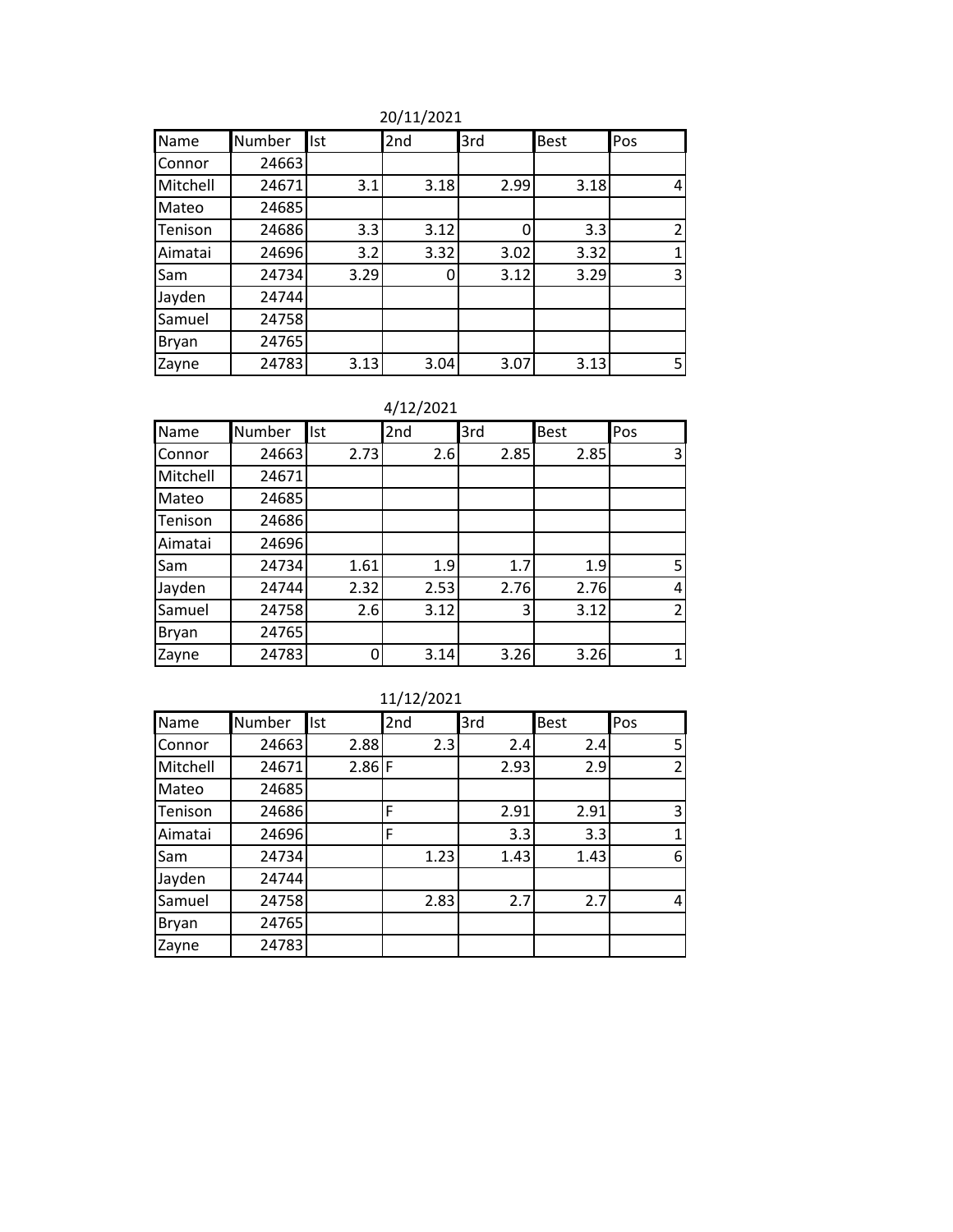| 15/01/2022 |  |
|------------|--|
|------------|--|

| Name     | Number | Ist  | 2nd  | 3rd  | <b>Best</b> | Pos |
|----------|--------|------|------|------|-------------|-----|
| Connor   | 24663  |      |      |      |             |     |
| Mitchell | 24671  | 2.94 | 2.04 | 2.99 | 2.99        | 4   |
| Mateo    | 24685  |      |      |      |             |     |
| Tenison  | 24686  | 3.17 | 3.05 | 3.15 | 3.17        | 3   |
| Aimatai  | 24696  | 3.31 | 3.18 | 2.97 | 3.31        | 1   |
| Sam      | 24734  |      |      |      |             |     |
| Jayden   | 24744  |      |      |      |             |     |
| Samuel   | 24758  |      |      |      |             |     |
| Bryan    | 24765  |      |      |      |             |     |
| Zayne    | 24783  |      | 3.21 | 2.66 | 3.21        | 2   |

22/01/2022

| Name     | Number | Ist  | 2nd     | 3rd  | <b>Best</b> | Pos |
|----------|--------|------|---------|------|-------------|-----|
| Connor   | 24663  | 2.79 | 31      | F    | 3           | 3   |
| Mitchell | 24671  |      |         |      |             |     |
| Mateo    | 24685  |      |         |      |             |     |
| Tenison  | 24686F |      | $3.3$ F |      | 3.3         |     |
| Aimatai  | 24696  |      |         |      |             |     |
| Sam      | 24734  |      |         |      |             |     |
| Jayden   | 24744  |      |         |      |             |     |
| Samuel   | 24758  | 3.15 | ıF      | 3.15 | 3.5         |     |
| Bryan    | 24765  |      |         |      |             |     |
| Zayne    | 24783  | 2.93 | 2.53    | 2.8  | 2.93        | 4   |

|          | 12/02/2022 |      |      |      |             |                |  |  |
|----------|------------|------|------|------|-------------|----------------|--|--|
| Name     | Number     | Ist  | 2nd  | 3rd  | <b>Best</b> | Pos            |  |  |
| Connor   | 24663      | 2.93 | 2.92 | C    | 2.93        | 4              |  |  |
| Mitchell | 24671      |      |      |      |             |                |  |  |
| Mateo    | 24685      |      |      |      |             |                |  |  |
| Tenison  | 24686      | 3.64 | 3.74 | 3.66 | 3.74        | $\mathbf{1}$   |  |  |
| Aimatai  | 24696      |      |      |      |             |                |  |  |
| Sam      | 24734      | 1.52 | 2.1  | 1.83 | 2.1         | 5              |  |  |
| Jayden   | 24744      | 2.7  | 3    | 2.89 | 3           | $\overline{2}$ |  |  |
| Samuel   | 24758      | 2.79 | 0    | 3    | 3           | 3              |  |  |
| Bryan    | 24765      |      |      |      |             |                |  |  |
| Zayne    | 24783      |      |      |      |             |                |  |  |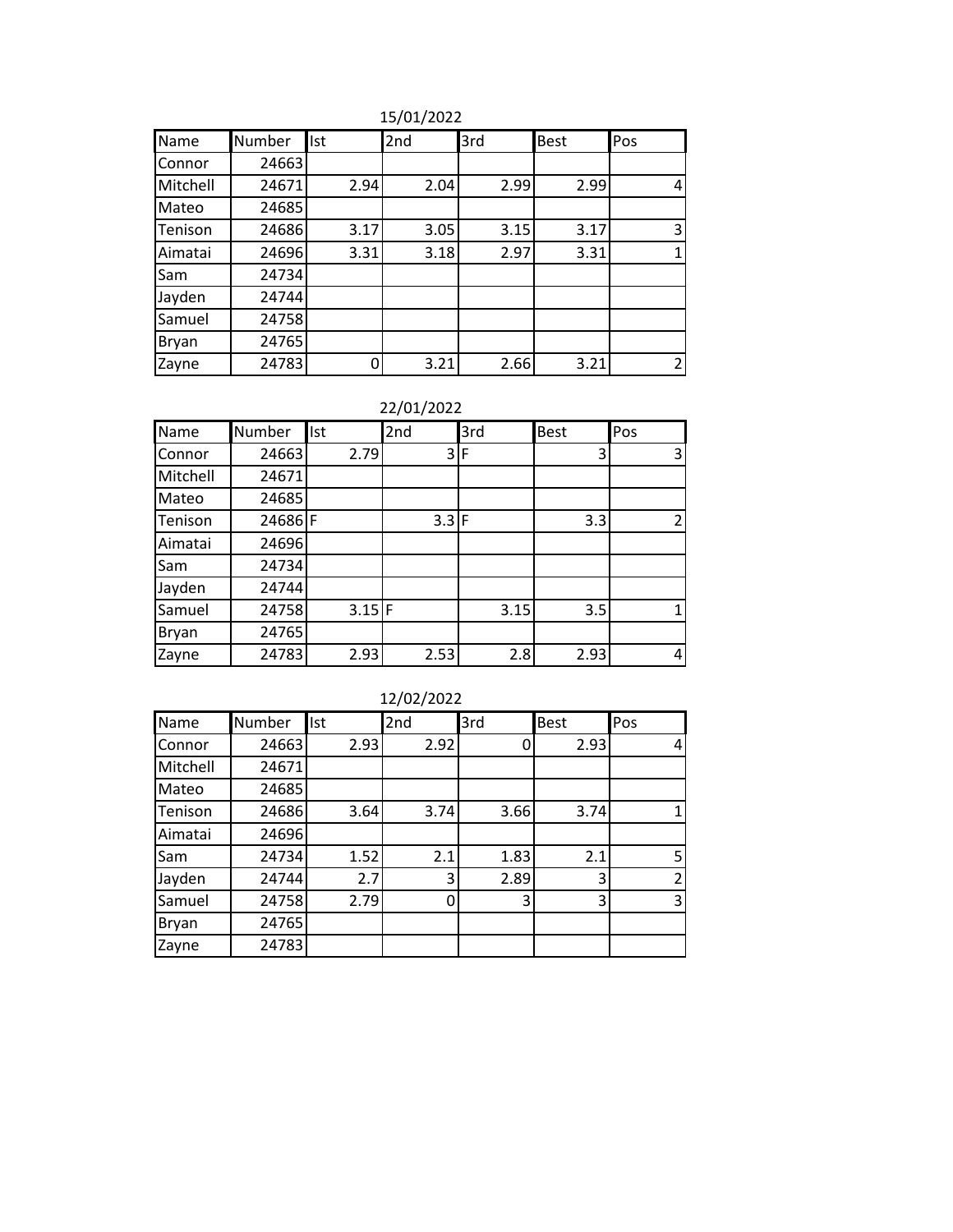## Shotput

#### Name Number Ist 2nd 3rd Best Pos Connor 24663 (2008) (24663 (2011) (24663 (2012) (2012) (2013) (2014) (2014) (2014) (2014) (2014) (20 Mitchell | 24671 | | | | 5.92 | 1 Mateo 24685 | | | | 3.78 | 7 Tenison | 24686 | | | | | | | 3.9 | 6 Aimatai | 24696 | | | | 5.84 | 2 Sam 24734 2.52 9 Jayden | 24744 | | | | | 5.76 | 3 Samuel 24758 Bryan | 24765 | | | | | 4.22 | 5 Zayne | 24783 | | | | 5.52 | 4 30/10/2021

| Name     | Number | <b>Ist</b> | 2nd  | 3rd  | <b>Best</b> | Pos                      |
|----------|--------|------------|------|------|-------------|--------------------------|
| Connor   | 24663  |            |      | 3.75 | 3.75        | 8                        |
| Mitchell | 24671  |            | 5.39 |      | 5.39        | 3                        |
| Mateo    | 24685  |            | 3.75 |      | 3.75        | 8                        |
| Tenison  | 24686  |            |      | 4.14 | 4.14        |                          |
| Aimatai  | 24696  |            | 6    |      | 6           | $\overline{\phantom{a}}$ |
| Sam      | 24734  | 2.41       |      |      | 2.41        | 9                        |
| Jayden   | 24744  |            | 6.01 | 6.01 |             |                          |
| Samuel   | 24758  |            | 4.56 |      | 4.56        | 5                        |
| Bryan    | 24765  |            |      | 4.31 | 4.31        | 6                        |
| Zayne    | 24783  |            |      | 4.9  | 4.9         | 4                        |

|  |  |  |  |  | 13/11/2021 |
|--|--|--|--|--|------------|
|--|--|--|--|--|------------|

| Name     | Number | Ist | 2nd | 3rd | <b>Best</b> | Pos            |
|----------|--------|-----|-----|-----|-------------|----------------|
| Connor   | 24663  |     |     |     | 3.61        | 8              |
| Mitchell | 24671  |     |     |     | 5.91        | $\overline{2}$ |
| Mateo    | 24685  |     |     |     | 4.1         | 7              |
| Tenison  | 24686  |     |     |     | 4.3         | 6              |
| Aimatai  | 24696  |     |     |     | 5.49        | $\overline{4}$ |
| Sam      | 24734  |     |     |     |             |                |
| Jayden   | 24744  |     |     |     | 6.2         | $\mathbf{1}$   |
| Samuel   | 24758  |     |     |     | 4.76        | 5 <sup>1</sup> |
| Bryan    | 24765  |     |     |     | 4.1         | $\overline{7}$ |
| Zayne    | 24783  |     |     |     | 5.82        | $\overline{3}$ |

20/11/2021

| <b>Name</b>   | Number | llst | 2nd | l3rd | <b>Best</b> | <b>IPos</b> |
|---------------|--------|------|-----|------|-------------|-------------|
| <b>Connor</b> | 24663  |      |     |      |             |             |
| Mitchell      | 24671  |      |     |      | 5.59        |             |
| Mateo         | 24685  |      |     |      |             |             |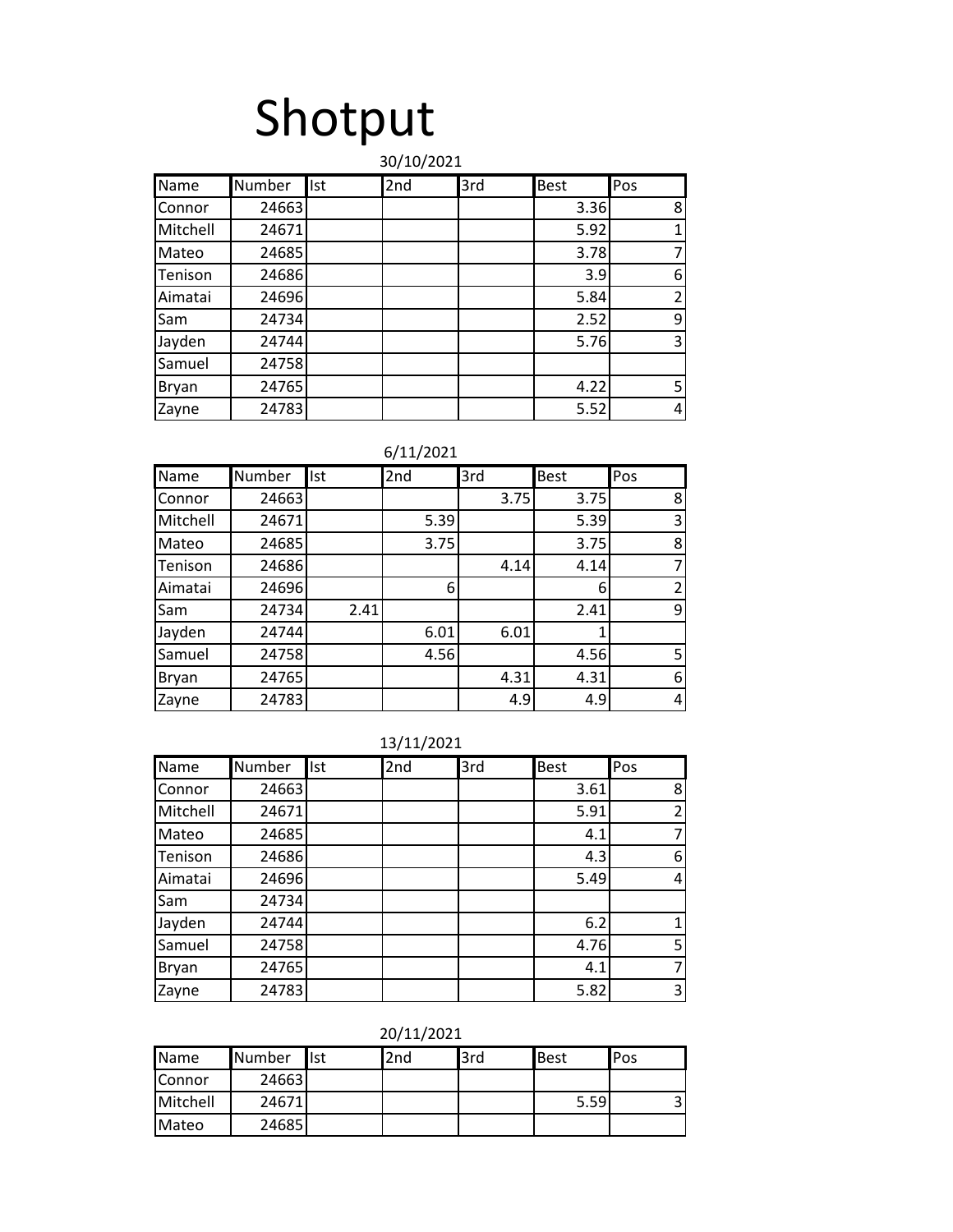| Tenison | 24686 |  |      |  |
|---------|-------|--|------|--|
| Aimatai | 24696 |  | 6.25 |  |
| Sam     | 24734 |  | 4.5  |  |
| Jayden  | 24744 |  |      |  |
| Samuel  | 24758 |  |      |  |
| Bryan   | 24765 |  |      |  |
| Zayne   | 24783 |  | 5.86 |  |

| 4/12/2021 |
|-----------|
|-----------|

| Name     | Number | Ist  | 2nd  | 3rd | <b>Best</b> | Pos            |
|----------|--------|------|------|-----|-------------|----------------|
| Connor   | 24663  | 3.82 | 4.22 | 0   | 4.22        | 4              |
| Mitchell | 24671  |      |      |     |             |                |
| Mateo    | 24685  |      |      |     |             |                |
| Tenison  | 24686  |      |      |     |             |                |
| Aimatai  | 24696  |      |      |     |             |                |
| Sam      | 24734  | 2.52 | 3.07 | 0   | 3.07        | 5              |
| Jayden   | 24744  | 6.77 | o    | 0   | 6.77        |                |
| Samuel   | 24758  | 4.55 | 4.79 | 0   | 4.79        | 3              |
| Bryan    | 24765  |      |      |     |             |                |
| Zayne    | 24783  | 5.43 | 5.99 | 0   | 5.99        | $\overline{2}$ |

11/12/2021

| Name     | Number | Ist | 2nd | 3rd | <b>Best</b> | Pos |
|----------|--------|-----|-----|-----|-------------|-----|
| Connor   | 24663  |     |     |     | 3.78        |     |
| Mitchell | 24671  |     |     |     | 5.19        |     |
| Mateo    | 24685  |     |     |     |             |     |
| Tenison  | 24686  |     |     |     | 4.89        |     |
| Aimatai  | 24696  |     |     |     | 5.67        |     |
| Sam      | 24734  |     |     |     | 4.61        |     |
| Jayden   | 24744  |     |     |     |             |     |
| Samuel   | 24758  |     |     |     | 2.51        |     |
| Bryan    | 24765  |     |     |     |             |     |
| Zayne    | 24783  |     |     |     |             |     |

| 15/01/2022 |  |
|------------|--|

| Name     | Number | Ist  | 2nd | 3rd | <b>Best</b> | Pos            |
|----------|--------|------|-----|-----|-------------|----------------|
| Connor   | 24663  |      |     |     |             |                |
| Mitchell | 24671  | 6.43 |     |     | 6.43        | $\overline{2}$ |
| Mateo    | 24685  |      |     |     |             |                |
| Tenison  | 24686  | 4.9  |     |     | 4.9         | 4              |
| Aimatai  | 24696  | 7.07 |     |     | 7.07        | $\mathbf 1$    |
| Sam      | 24734  |      |     |     |             |                |
| Jayden   | 24744  |      |     |     |             |                |
| Samuel   | 24758  |      |     |     |             |                |
| Bryan    | 24765  |      |     |     |             |                |
| Zayne    | 24783  | 6.16 |     |     | 6.16        | 3              |